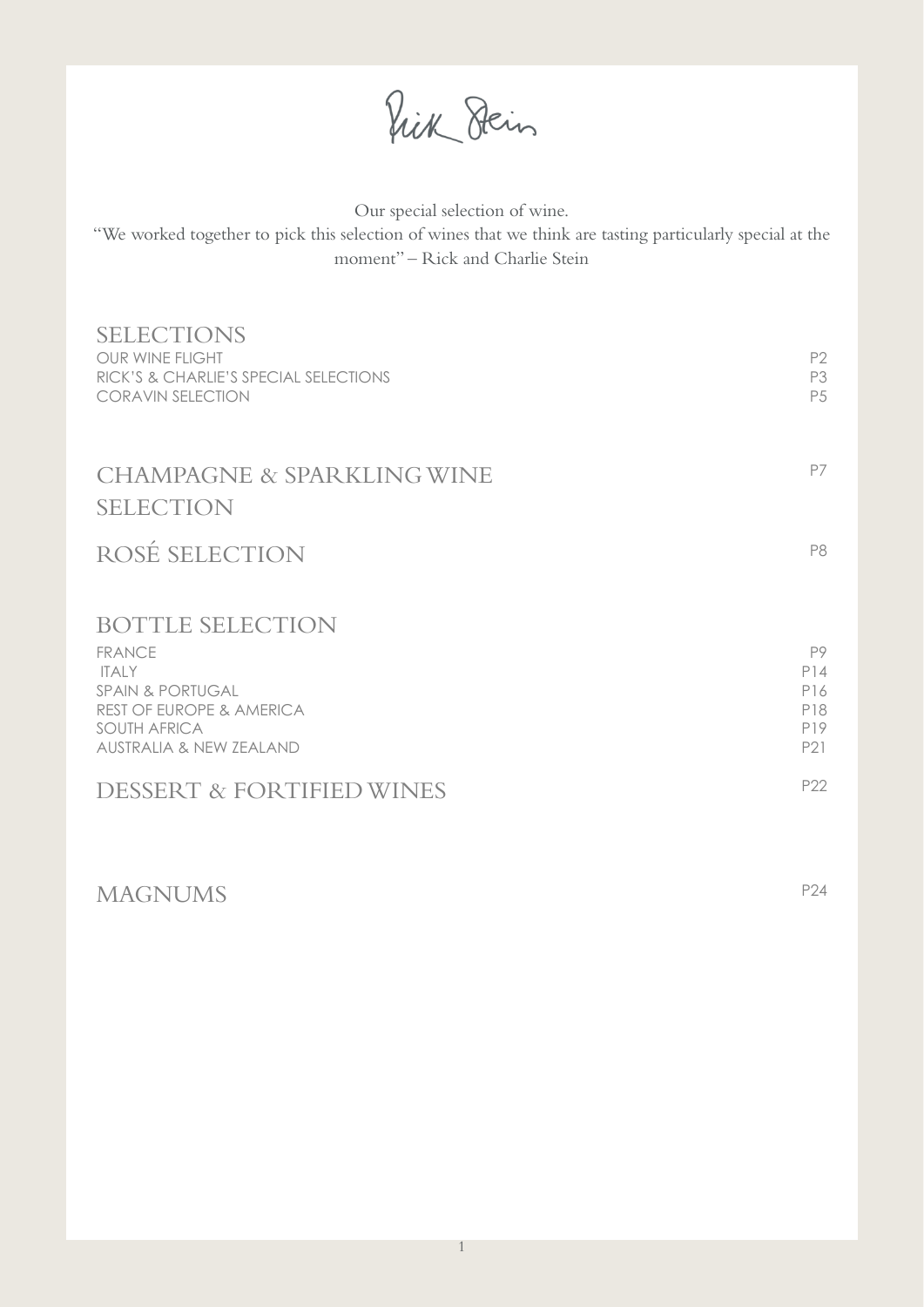Vick Dein

# The Wine Flight

Wine flight is an introduction to wine tasting to sample different varietals, regions,and wineries. Presented to you at your table.

# L' Hexagone

France is one of the most complex wine-growing countries and perhaps the most famous. It proudly claims to be the home of the world's finest wines, and you'd be hard pushed to argue against that, particularly with the French themselves! What is absolutely true is that this is a country steeped in winemaking history, boasting some of the most beautiful and impressive vineyards with their influence found all over the world today.

Starter

#### **CHABLIS PREMIER CRU 'LES FOURNEAUX' SAMUEL BILLAUD, BURGUNDY, FRANCE 2018**

Chablis is an historic wine-producing town and region in northern central France. It produces light, dry, white wines famed for their flinty minerality and crisp acidity. AOC Chablis wines are produced exclusively from the Chardonnay grape variety.

Main

#### **CHASSAGNE MONTRACHET, DOMAINE JOUARD, BURGUNDY, FRANCE 2018**

When it comes to the world's greatest white wines, the border between Chassagne and Puligny is the treasure at the end of the rainbow. Within a few hundred metres lie five wonderful Grands Crus, three of which are in Chassagne. They are led by the luscious Le Montrachet, to which Chassagne gained permission in 1879, along with Puligny, to hyphenate its name.

**OR**

#### **GEWURZTRAMINER, TRIMBACH, ALSACE, FRANCE 2018**

Located in the northeast of France,Alsace is something of a hidden treasure, known for its very aromatic, floral and spicy white wines.These white wines that make up over 90% of the region's production.

**OR**

#### **MARGAUX AC, MAISON SICHEL, BORDEAUX, FRANCE 2016**

Margaux is an important appellation in the Haut-Médoc district of Bordeaux, south western France. Located 25 kilometers (15 miles) north of the city of Bordeaux, the appellation is famous for producing supple, perfumed wines, predominantly from Cabernet Sauvignon.

Dessert

#### **MONBAZILLAC, CHATEAU RAMON, BORDEAUX, FRANCE 2018**

Monbazillac, pronounced 'mohn-baz-ee-YAK,' is a French town (with fewer than 1,000 residents) as well its surrounding commune. It's also an appellation for sweet wines produced in that region. Today, this wine is appreciated by the English, devoured by the Dutch, and poured frequently within Parisian restaurants. Historically, in the 13th century, Monbazillac wine was renowned among English who then occupied the Aquitaine—a massive chunk of southwestern France.

Today Monbazillac is one of the most renowned wines within the administrative 'department' known as Dordogne, and over seven million bottles are produced each year.

Discover our wine flight, some of the best examples this amazing country has to offer. Each glass will be introduced by our sommelier.  $\angle 50$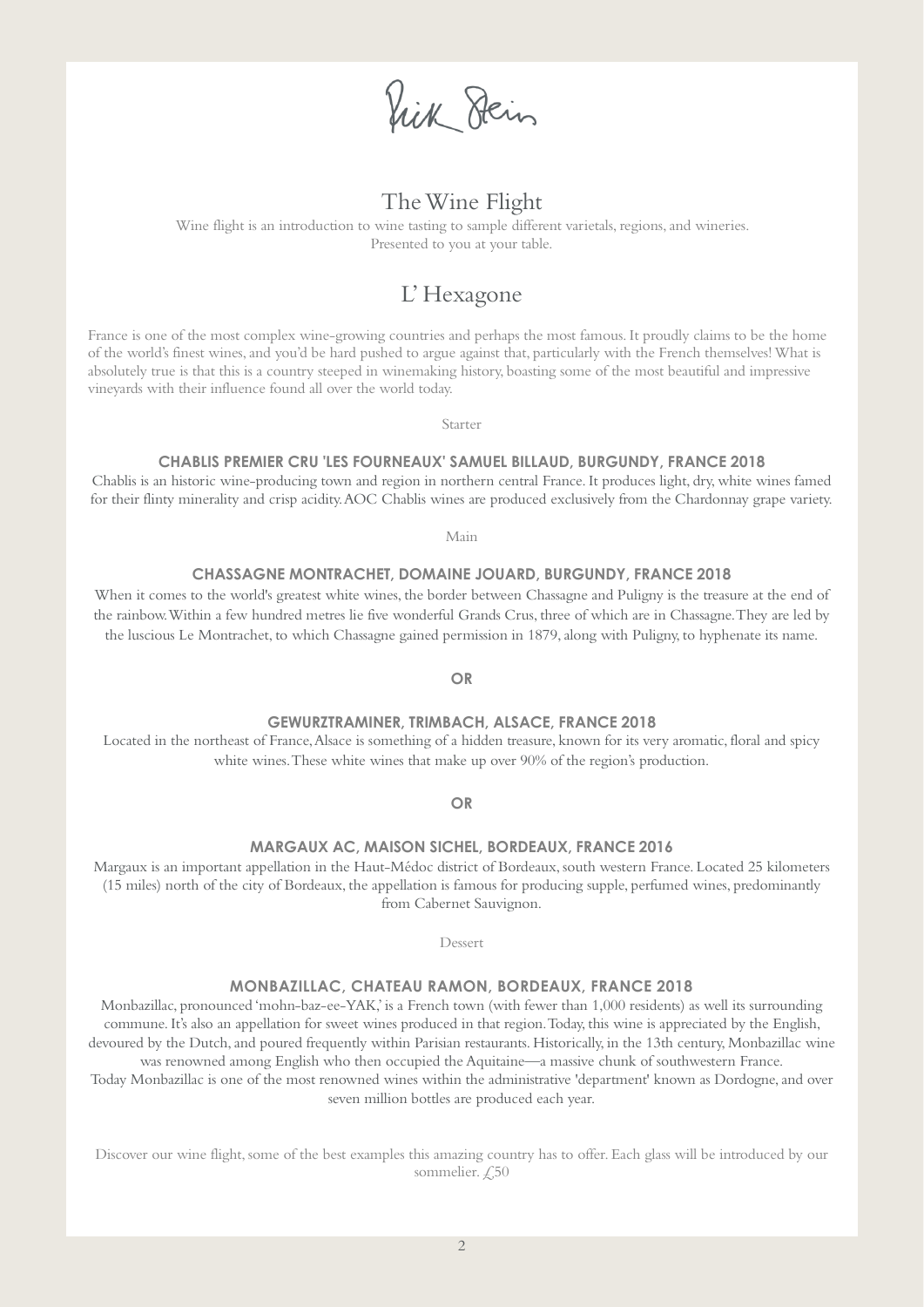# RICK'S SPECIAL SELECTION

#### **MUSCADET SÈVRE-ET-MAINE SUR LIE COTES GRANDLIEU, DOMAINE HERBAUGES, FRANCE 2020**

It's great to have a proper Muscadet on the list again. This is a Sur Lie, it reminds me of the early days of The Seafood Restaurant and trips to Brittany and plates of Fruits de Mer. Glass (175ml) 9.50, Carafe (500ml) 24.80, bottle 36.00

#### **GARGANEGA SAUVIGNON BLANC CHARDONNAY, ANSELMI SAN VINCENZO IGT, VENETO, ITALY 2020**

Fruity, youthful style, reminiscent of hazelnuts and peaches. No wood maturation just clean crisp flavours with a long finish. Bottle 45.00

#### **SANCERRE LA MERCY-DIEU, DOMAINE BAILLY-REVERDY, LOIRE, FRANCE 2020**

I must say this is a serious wine, it's slightly austere and extremely elegant from a famed producer. - Rick He's not wrong, Bailly-Reverdy makes classic, pure, and energetic Sancerre from their vines just outside Sancerre in the Loire's most famous region.

Bottle 58.00

# CHARLIE'S SPECIAL SELECTION WHITE WINES

### **LOUREIRO ABC DARIUM, VINHO VERDE DOC, PORTUGAL 2020**

Vinho Verdes are getting better and better, this goes so well with shellfish. Very fresh apple and citrus aromas, delicate clean and crisp.

Bottle 37.00

### **CUSTOZA, GORGO DI ROBERTA, VENETO, ITALY 2020**

This elegant white from the Bianco di Custoza region ofVeneto is a pale lemon colour with a fresh nose of apple and honeysuckle. On the palate is soft and round with pink lady apples, lemon peel and peaches, fresh acidity and a pronounced mineral note gives good balance and structure to the wine. Bottle 38.00

### **ALIGOTÉ, DOMAINE DU PRIEURE, BURGUNDY, FRANCE 2020**

White Burgundy made from the Aligoté grape is increasingly rare, especially in the area of Savigny where Pinot Noir and Chardonnay dominate. It is a fresh and easy drinking wine with good balance and lively acidity, which makes it a fine accompaniment to seafood or on its own as an aperitif. Bottle 46.00

### **SAUVIGNON BLANC, SALT RIVER, SAVAGE, STELLENBOSCH, SOUTH AFRICA 2021**

SA's very own Mr Sauvignon Blanc, Duncan Savage, has crafted here a wonderful, scintillating modern Savvy using grapes from a wind-blown 32-year-old vineyard in Stellenbosch. Cape gooseberry, quince, and peach tea scents with a tight, nervy, salty finale.

Bottle 42.00

#### **RIESLING, STEFAN WINTER, RHEINHESSEN, GERMANY 2020**

Spontaneous fermentation gives an exciting tension expressing flavours reminiscent of ripe apricots, peaches, orange zest and tropical fruit on the nose. The palate shows complexity, a crisp character and excellent length with long lingering fruit. Bottle 44.00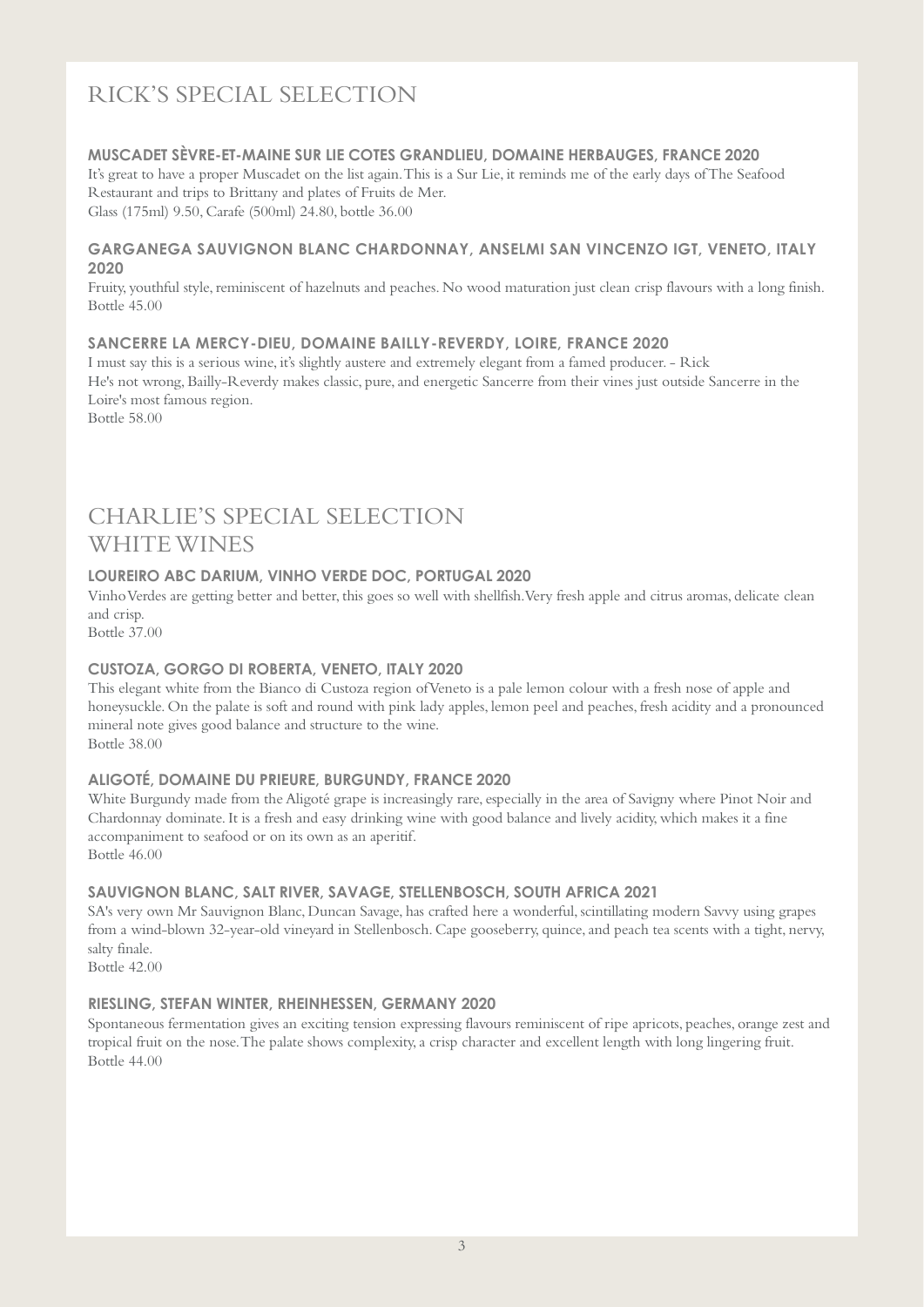# RED WINES

# **PINOT NOIR, SOLI, THRACIAN VALLEY, BULGARIA 2018**

Bulgaria might not be the first place that comes to mind when thinking of quality Pinot Noir, however in a sheltered little vineyard on the eastern side of the Thracian Valley, Italian winemaker Edoardo Miroglio is crafting delicious, juicy, perfumed Pinot. The wine is light, fresh, fragrant with redcurrant and wild strawberry fruit and it's dangerously easy to drink Bottle 38.00

### **BARDOLINO, GORGO DI ROBERTA, VENETO, ITALY 2020**

A fresh and fruity Bardolino made from Corvina, Rondinella and Molinara. The wine is medium bodied with notes of sour cherries, blackcurrants,and a hint of black pepper. It is dangerously easy to drink, should come with extra warning labels. - Charlie

Bottle 39.00

#### **BARBERA D'ALBA LA GEMELLA, VIBERTI GIOVANNI, PIEDMONTE, ITALY 2019**

Lighter in body but loaded with flavour, this bright and pretty Barbera punches well above its weight and has that typical Italian flare to boot.

Bottle 46.00

### **FLEURIE, PONCIÉ, DOMAINE CHERMETTE, BEAUJOLAIS, FRANCE 2020**

All the perfumed character and structure to be expected in a wine from this appellation are exhibited in this full, dense wine. Its juicy character is still developing, but it is doing so in partnership with fresh berry flavours. Bottle 50.00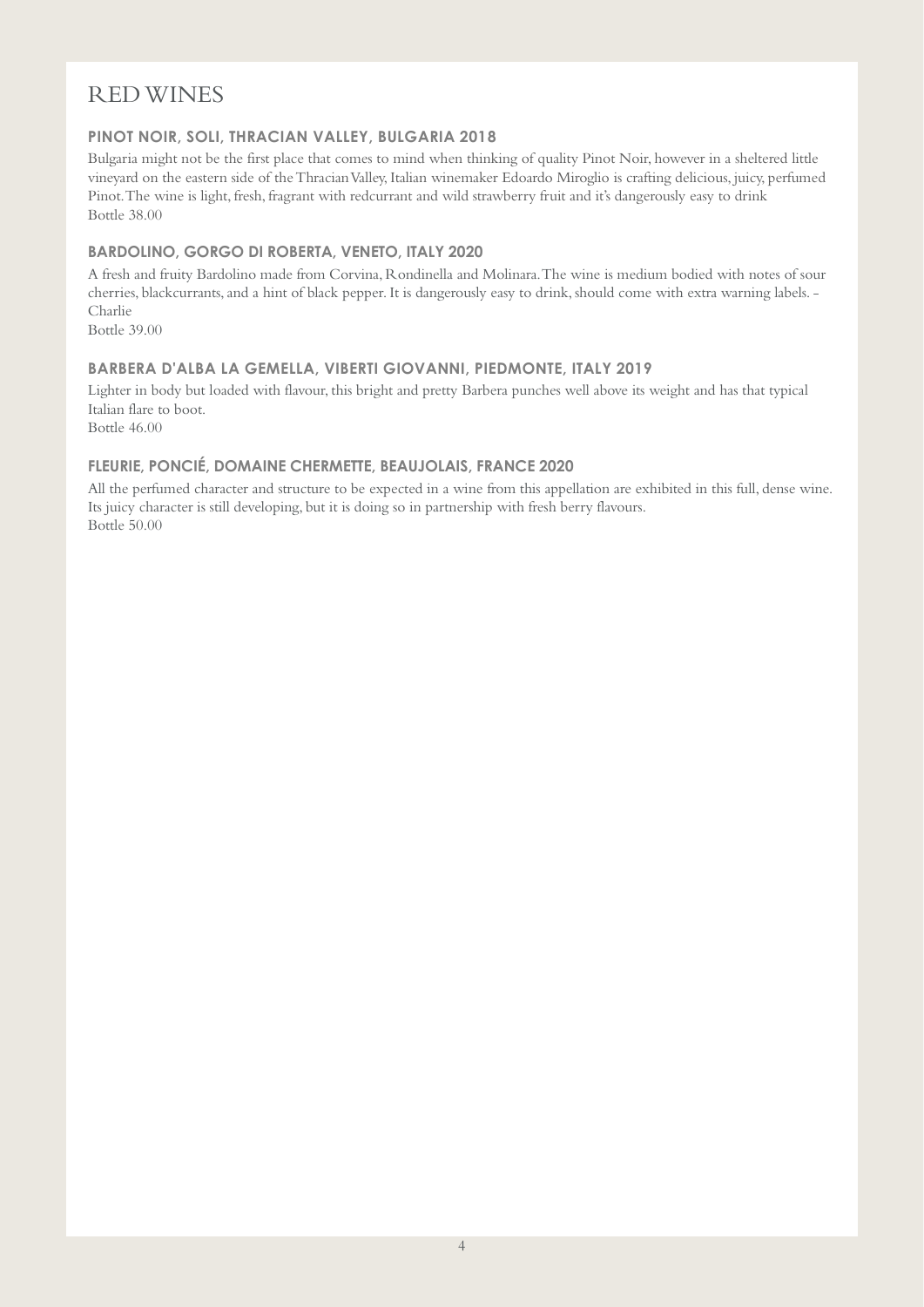# FINE WINES BY CORAVIN

The Coravin is the most intuitive wine system that gives you the freedom to pour and enjoy a glass of wine from any bottle at any time. Please ask for a demonstration.

#### SPARKLING WINE

#### **RUINART BLANC DE BLANC, CHAMPAGNE, FRANCE NV**

Intensely aromatic and fresh, Ruinart Blanc de Blancs is the maison's signature champagne, created with 100% chardonnay from terroirs in Côte des Blancs and Montagne de Reims. Glass (125ml) 26.00, Bottle 120.00

#### **KRUG, GRANDE CUVÉE BRUT, CHAMPAGNE, FRANCE NV**

As you taste it, notes of toasted bread, hazelnut, nougat, barley sugar and jellied fruits may take you by surprise. You may even taste hints of apples still on the tree, flowers in bloom, ripe and dried fruit, almonds, marzipan, gingerbread, sweet spices and even brioche and honey.

Glass (125ml) 55.00, Bottle 300.00

#### WHITE WINE

#### **GEWURZTRAMINER, TRIMBACH, ALSACE, FRANCE 2018**

Full, balanced and very aromatic. Depending on the vintage, the principal aromas of Gewurztraminer are lychee, rose, ginger Medium gold wine with aromas of quince preserves caramelized Mirabelle and lychee. Sweet, succulent, full-bodied and elegant.

Glass (125ml) 13.70, Bottle 61.00

#### **CHABLIS PREMIER CRU 'LES FOURNEAUX' SAMUEL BILLAUD, BURGUNDY, FRANCE 2019**

The most outstanding Chablis Premier Cru with the intensity and complexity of a FfredeCru at half the price. Classically austere nose of white stone fruit, chalk,and minerals. Samuel Billaud is a winemaker on the up in Chablis and will be the finest wine maker in Chablis of his generation – Charlie

Glass (125ml) 17.70, Bottle 80.00

#### **ORGANIC VERDEJO, CAPITEL, OSSIAN, ALMA CARRAOVEJAS, CASTILLA Y LEON, SPAIN 2018**

Ossian sanfp is a pure expression of very old Verdejo vines - finesse, elegance,and longevity. Old golden yellow colour with greenish reflections. Intense yellow and white fruits, balsamic notes. Fresh, full and concentrated. Glass (125ml) 20.20, Bottle 90.00

#### **CHARDONNAY, SANFORD & BENEDICT VINEYARD. CHANIN WINES, CALIFORNIA, USA 2019**

Coming from a great site on the southern side of the Sta. Rita Hills, it offers a rocking bouquet of lemon curd, chamomile, toasted bread, spice, and a touch of crushed stone-like flinty minerality. Beautifully textured, medium to full-bodied, and elegant on the palate, it's another brilliant wine from this estate.

Glass (125ml) 21.80, Bottle 97.00

#### **CHASSAGNE MONTRACHET, DOMAINE JOUARD, BURGUNDY, FRANCE 2018**

This fabulous cuvée comes from the Domaine's oldest vines in three of their finest climates; Plante du Gaie, Clos Devant and Meix Goudard. Aged in 25% new oak, this is premier cru quality with beautiful, pure fruit, and lovely minerality. Glass (125ml) 27.00, Bottle 120.00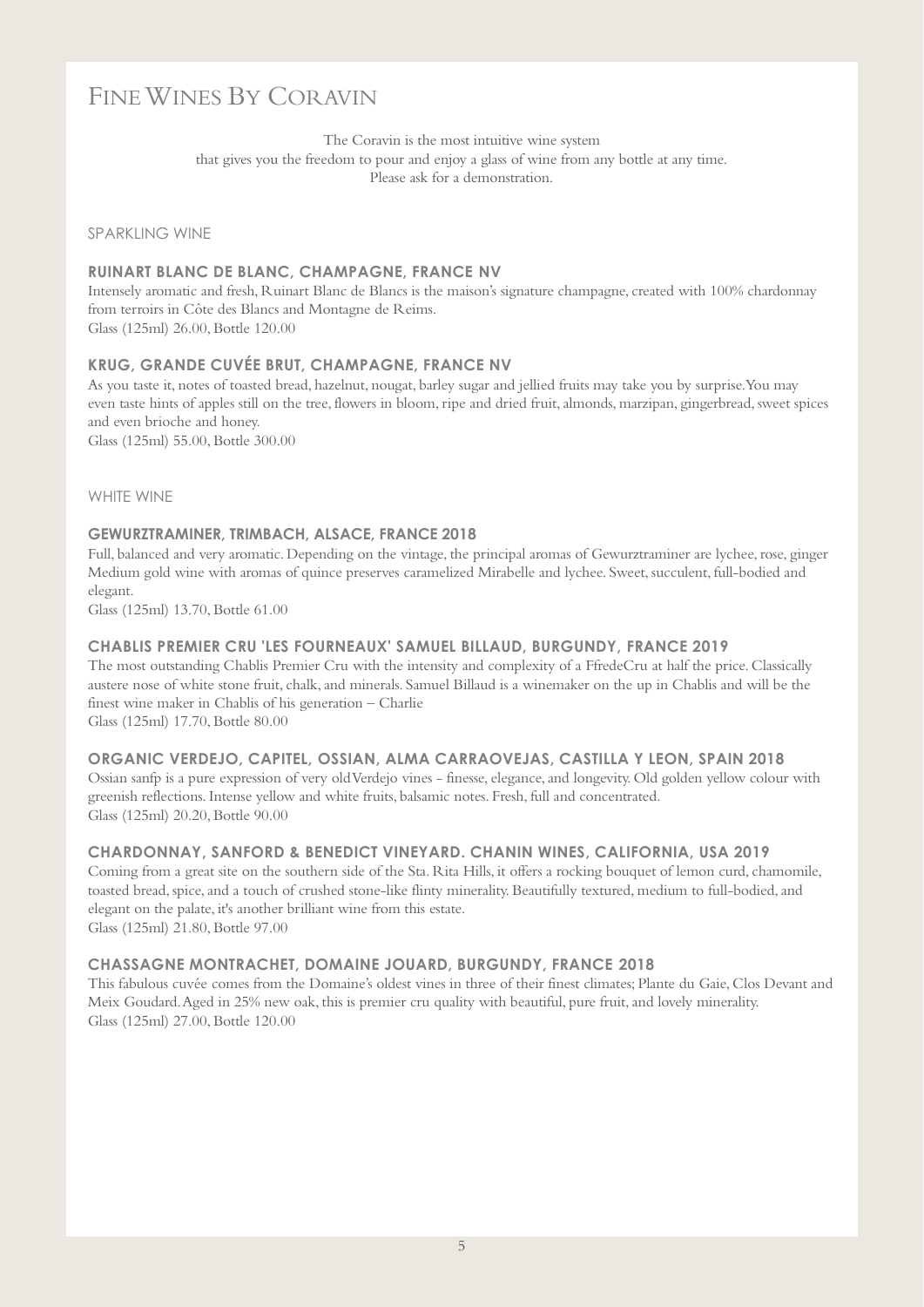#### RED WINE

# **MARGAUX AC, MAISON SICHEL, BORDEAUX, FRANCE 2016**

Deep crimson and bramble fruit, blackcurrant, capsicum cocoa and cedar. A wine with fine elegance, structure, and balance. Still young, this vintage will develop for many years with flavours of leather and cinnamon, truffle and clove starting to emerge.

Glass (125ml) 14.80, Bottle 66.00

# **CHATEAUNEUF-DU-PAPE TRADITION ROUGE, DOMAINE BOUSQUET DES PAPES, SOUTHERN RHONE, FRANCE 2016**

Bosquet des Papes Châteauneuf du Pape Traditionnelle is well-structured, concentrated, and full-bodied, it offers a classic southern Rhone aromatic display of ground pepper, garrigue, cherry liqueur, plums, and cedar with sweet, extensive, and pure fruit flavours and excellent delineation.

Glass (125ml) 16.90, Bottle 75.00

# **CABERNET SAUVIGNON, RESTLESS RIVER, UPPER HEMEL-EN-AARDE, SOUTH AFRICA 2018**

An expressive wine that shows how incredible Cabernet in South Africa can be when you are 'hands-off' in your approach to winemaking. Perfumed, supple and pure.

Glass (125ml) 20.20, Bottle 90.00

### **BAROLO SERRALUNGA D'ALBA, FONTANA FREDDA, PIEDMONT, ITALY 2018**

Full-bodied, velvety, and intense, this Barolo is heady with vanilla, dried roses, and woodland undergrowth. Glass (125ml) 23.60 Bottle 105.00

# **AMARONE CLASSICO, BERTANI, VENETO, ITALY 2017**

An intense red colour, with garnet nuances. Typical and marked notes of plum, cherry and morello cherry on the nose, followed by a wide variety of tones: nuts, tea leaves, liquorice, and spices.. Glass (125ml) 24.70, Bottle 110.00

# **CHAMBOLLE MUSIGNY PREMIER CRU, "BAUDES"¸ [FRÉDÉRIC MAGNIEN,](http://www.frederic-magnien.com/actualites.php?lg=2) BURGUNDY, FRANCE 2012**

A highly spiced nose features notes of dark berry fruit liqueur, earth, and a hint of violet. The saline, rich and relatively fullbodied flavors exhibit ample minerality and a taut muscularity on the moderately austere but wonderfully long finale. Glass (125ml) 29.30, Bottle 140.00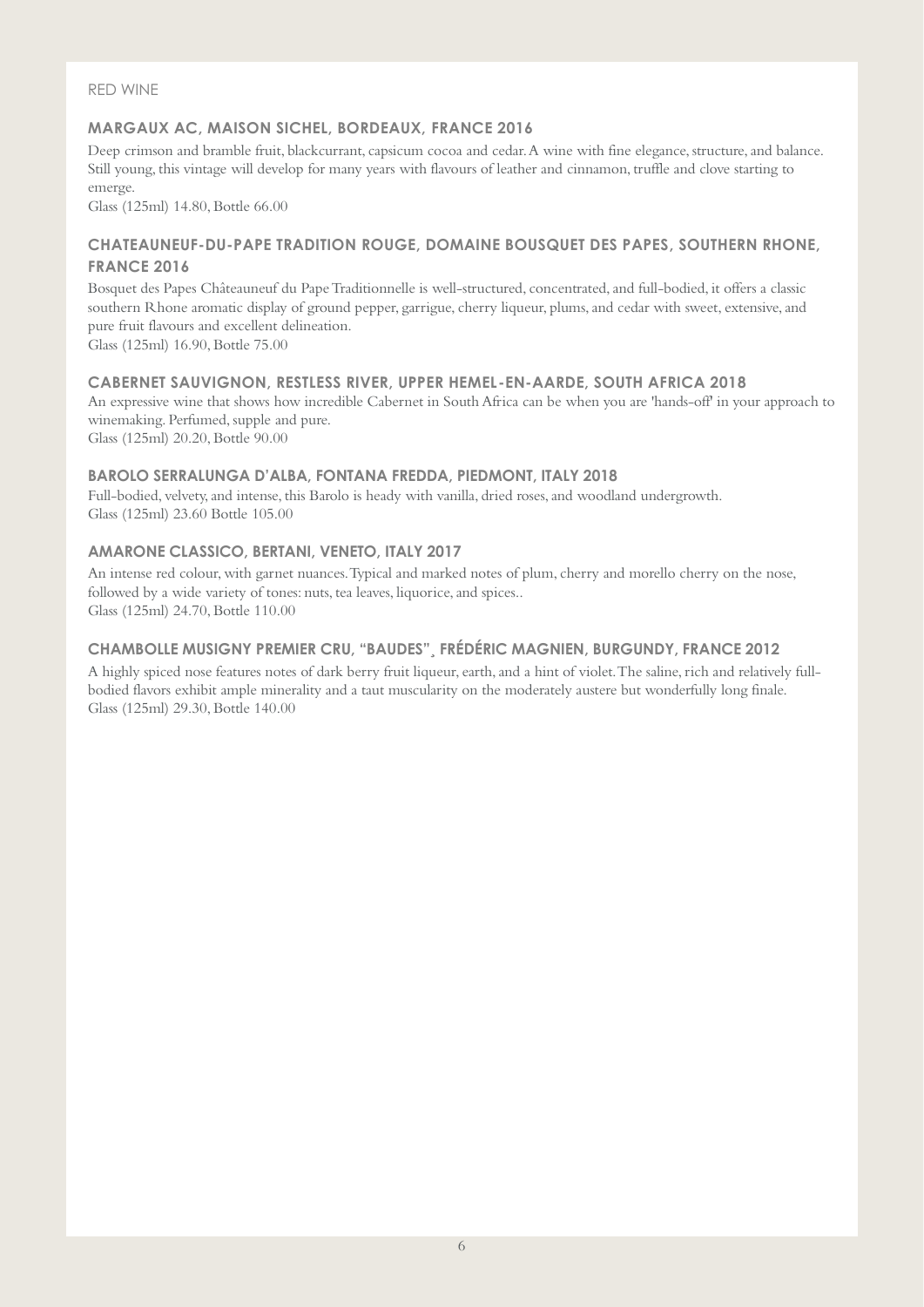# CHAMPAGNE & SPARKLING WINE

There is just something about the sound of a cork popping that screams sun, celebration and good times. Regardless of where they are from, they are all unique and absolutely delicious.

#### **PROSECCO SPUMANTE, ERA ORGANIC, DOC TREVISO ITALY**

A dry style of Prosecco but with well-balanced fruit and with well-balanced aromas. Grown organically on the hills of Treviso in the Veneto region. Glass(125ml) 9.00, Bottle 43.00

#### **BLANQUETTE DE LIMOUX BRUT, 'CUVEE MA MAISON', DOMAINE ROSTER, FRANCE**

This delicate sparkling wine is a pale lemon in colour with the classic apple notes of mauzac on the nose. the palate has an elegant mousse and notes of apple peel, white peach, pear and white blossom. very fresh with a zesty acidity and a long, floral note on the finish.

Bottle 46.00

#### **ENGLISH OAK, ENGELMANN BRUT, DORSET, ENGLAND 2018**

Light gold in colour, intensely floral, vivacious brown sugar and fresh citrus notes demand attention on the nose, dancing into vibrant and zingy, gooseberry, pink grapefruit, and a hint of crème brûlée on the palate. Glass (125ml) 12.50, Bottle 60.00

#### **CHAMPAGNE, HENRI FAVRE, FRANCE NV**

The Henri Favre Brut Champagne is fragrant and elegant. This champagne is well balanced and delightful. It has aromas of green apple and pair with a lively and delicate mousse.

Glass (125ml) 12.90, Bottle 62.00

#### **ENGLISH OAK, CHINKAPIN ROSE, DORSET, ENGLAND 2018**

Salmon pink in colour, on the nose discover early hints of intense red berry fruits that will delight on the palate, underlined with a wickedly addictive orange peel and marmalade finish in the length. Glass (125ml) 13.50, Bottle 65.00

#### **"RICK STEIN'S" BLANC DE BLANCS, CHAMPAGNE, FRANCE**

Described by Rick as a Blanc de Blancs of real weight and quality, this Champagne is a popular favourite of our wine list. Glass (125ml) 14.00, Bottle 67.00

#### **VEUVE CLICQUOT PONSARDIN BRUT, CHAMPAGNE, FRANCE NV**

Veuve Clicquot Yellow Label manage to reconcile two opposing factors - strength and silkiness - and to hold them in perfect balance with aromatic intensity and a lot of freshness. Glass (125ml) 16.70, Half Bottle 45.00, Bottle 80.00, Magnum (1,5L) 120.00

#### **VEUVE CLICQUOT PONSARDIN, ROSÉ BRUT, CHAMPAGNE, FRANCE NV**

Full bodied and deliciously fruity, with intense flavors of juicy ripe strawberries and cherries, Veuve Clicquot's Rosé is a burst of red fruits and the expression of Madame Clicquot's ingenious and audacious spirit. Glass (125ml) 19.80, Bottle 95.00, Magnum (1,5L) 190.00

#### **VEUVE CLICQUOT PONSARDIN, VINTAGE BRUT, CHAMPAGNE, FRANCE 2012**

"On the palate, the attack is fresh and frank. Then appear the first aromas of fruits with mirabelle tart, candied citrus and roasted pears notes. Finally, refreshing notes of green hazelnuts and almonds arise." Bottle 110.00

#### **RUINART BLANC DE BLANC, CHAMPAGNE, FRANCE NV**

Intensely aromatic and fresh, Ruinart Blanc de Blancs is the maison's signature champagne, created with 100% chardonnay from terroirs in Côte des Blancs and Montagne de Reims. Glass (125ml) Coravin system 26.00, Bottle 120.00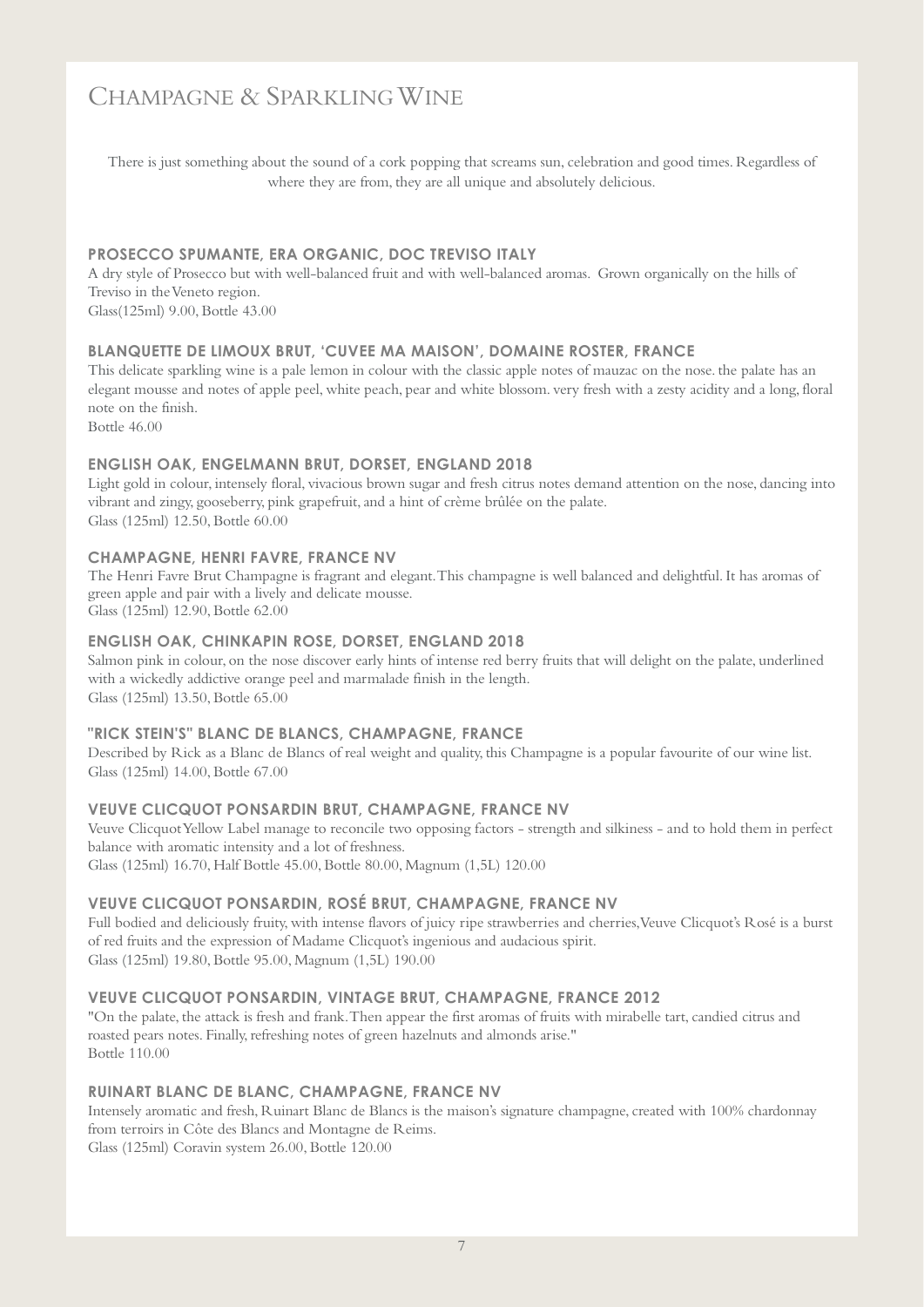# **DOM PÉRIGNON, BRUT, CHAMPAGNE, FRANCE 2012**

Dom Pérignon Champagne was said to be created by Pierre Pérignon the 17th century Benedictine monk of the Benedictine Abbey in Hartville. Very few Grande Marques can equal Dom Pérignon's finesse and strength of brand. Bottle 250.00

## **KRUG, GRANDE CUVÉE BRUT, CHAMPAGNE, FRANCE NV**

As you taste it, notes of toasted bread, hazelnut, nougat, barley sugar and jellied fruits may take you by surprise. You may even taste hints of apples still on the tree, flowers in bloom, ripe and dried fruit, almonds, marzipan, gingerbread, sweet spices and even brioche and honey.

Glass (125ml) Coravin system 55.00, Bottle 300.00

# ROSÉ SELECTION

# **GRENACHE & SYRAH, LE TUFFEAU ROSÉ, PAYS D'OC, FRANCE 2020**

The perfect pink for easy drinking, with crunchy red currant fruit. Glass(175ml) 7.60, Carafe (500ml) 20.00, Bottle 29.00

# **BORDEAUX ROSÉ, CHATEAU BAUDUC, CREONS, FRANCE 2021**

This dry rosé was made from Cabernet Franc, Merlot and Cabernet Sauvignon. The grapes were harvested earlier - in late September - than for making red, and the pale juice quickly run off the dark skins for a light, crisp wine Glass(175ml) 9.20, Carafe (500ml) 24.10, Bottle 35.00

# **CÔTES DE PROVENCE, LOVE, CHATEAU LEOUBE (ORGANIC), PROVENCE, FRANCE 2021**

Leoube are 100% organic, and make fantastic rosé with elegance and poise, lots of crunchy red fruit and they make it very easy to slip down.

Glass (175ml) 13.20, Carafe (500ml) 34.50, Bottle 50.00

# **CÔTES DE PROVENCE, WHISPERING ANGEL ROSÉ, PROVENCE, FRANCE 2020**

Sacha Lachine, a master of the art of rosé. In 2006, he took over Château d' Esclans. His vision was to create some of the world's greatest wine. It has fresh notes of apple, pink grapefruit, peach, cream, and a long smooth finish. Glass (175ml) 15.80, Carafe (500ml) 41.40, Bottle 60.00, Magnum (1,5L) 118.00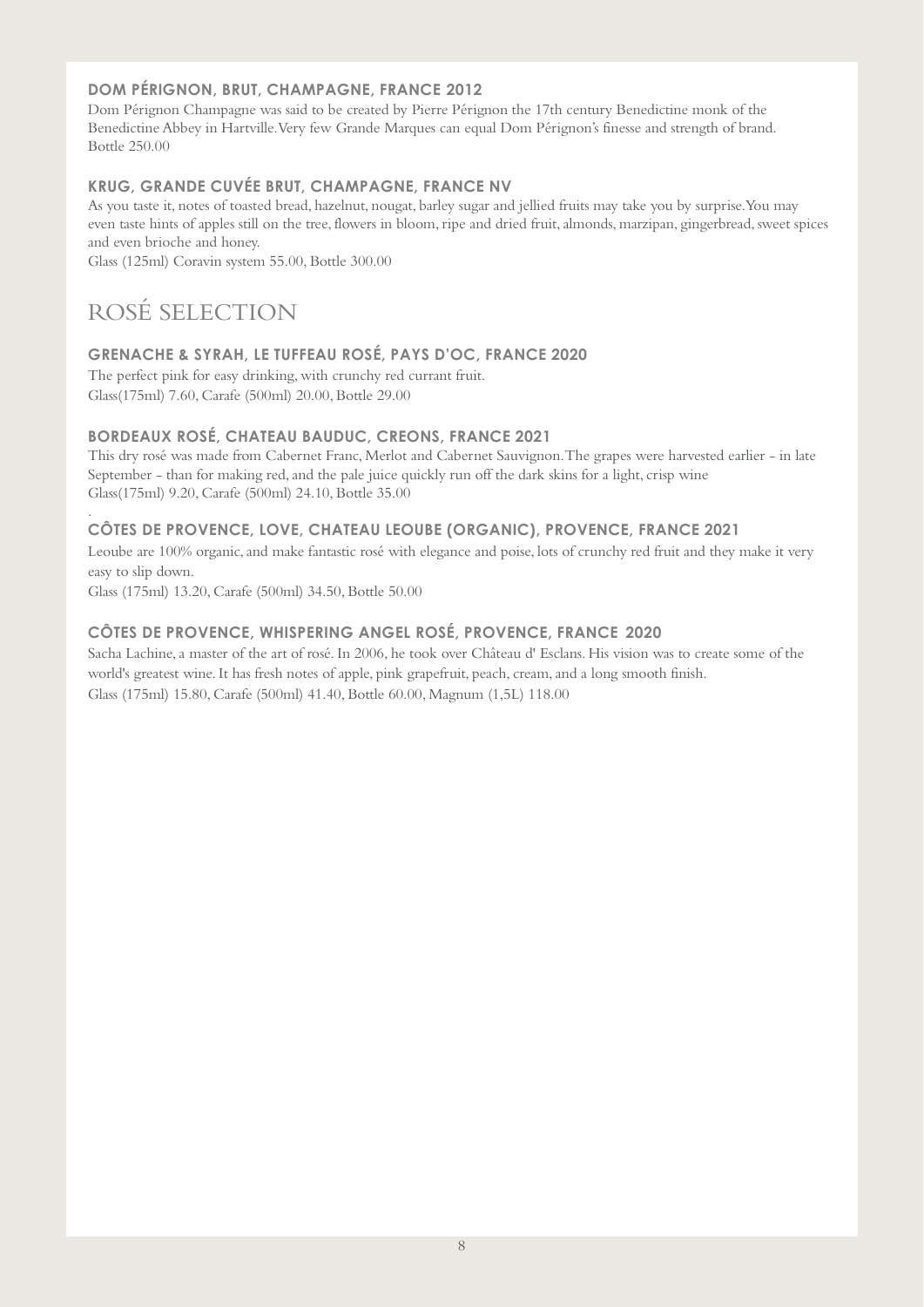# France

# **ALSACE**

Located on the border between Germany and France, it is unusual for a French wine region to have most of its wines are varietally labelled. Different range of style are produced from still to sparkling, from dry to sweet.

## **WHITE**

## **RIESLING, TRIMBACH, ALSACE, FRANCE 2018**

This is absolutely classic dry Riesling with tangy lime pith and aromatic beeswax character. Fine balance and texture on the palate, with typical Trimbach understated elegance. Still youthful and fresh, it is just starting to show hints of matured complexity.

Bottle 50.00

### **GEWURZTRAMINER, TRIMBACH 2018**

Medium gold wine with aromas of quince preserves caramelized Mirabelle and lychee. Sweet, succulent, full-bodied and elegant.

Glass (125ml) Coravin system 13.70, Bottle 61.00

# **RIESLING, CLOS SAINTE HUNE, TRIMBACH 2008**

Clos Ste Hune, is a 3.75-acre historic vineyard in the Rosacker Grand Cru, belonging to the Trimbach family for over two centuries. The on average 50-year-old vines are planted on cool Calcareous soil including the famed "Muschelkalk", with a gentle incline and a high percentage of limestone. This allows this Riesling to develop a specific aroma with a wonderful concentration of fruits and minerality.

Bottle 315.00

# **LOIRE VALLEY**

The Loire is the longest river in France. However, the most important vineyards of the Loire Valley only lie along the last few hundred miles of the river as it flows west towards the Atlantic. This is a varied region that is made up of many appellations. There is no signature wine here, instead there is an incredibly diverse range of styles.

### **WHITE**

### **MUSCADET SÈVRE-ET-MAINE SUR LIE COTES GRANDLIEU, DOMAINE HERBAUGES 2020**

It's great to have a proper Muscadet on the list again. This is a Sur Lie, it reminds me of the early days of The Seafood Restaurant and trips to Brittany and plates of Fruits de Mer. Glass (175ml) 9.50, Carafe (500ml) 24.80, Bottle 36.00

### **VOUVRAY SEC, DOMAINE BOUTET-SAULNIER 2020**

This is a dry example which is all about the acidity and freshness, with wildflower and quince fruit. It's full of energy, almost lazer like acidity, and is the perfect partner for shellfish. Delicious. Bottle 43.00

### **MENETOU-SALON, LE PRIEURE DE SAINT-CEOLS, FRANCE 2020**

Airy and elegant, the nose combines a beautiful aromatic bouquet of exotic fruits and citrus fruits. Supple on the attack, the mouth is built on a nice freshness, particularly appreciated in this sunny vintage and reinforced by an acidulous finish, on grapefruit.

Bottle 58.00

# **SANCERRE LA MERCY-DIEU, DOMAINE BAILLY-REVERDY 2020**

I must say this is a serious wine, it's slightly austere and extremely elegant from a famed producer. - Rick He's not wrong, Bailly-Reverdy makes classic, pure, and energetic Sancerre from their vines just outside Sancerre in the Loire's most famous region.

Bottle 58.00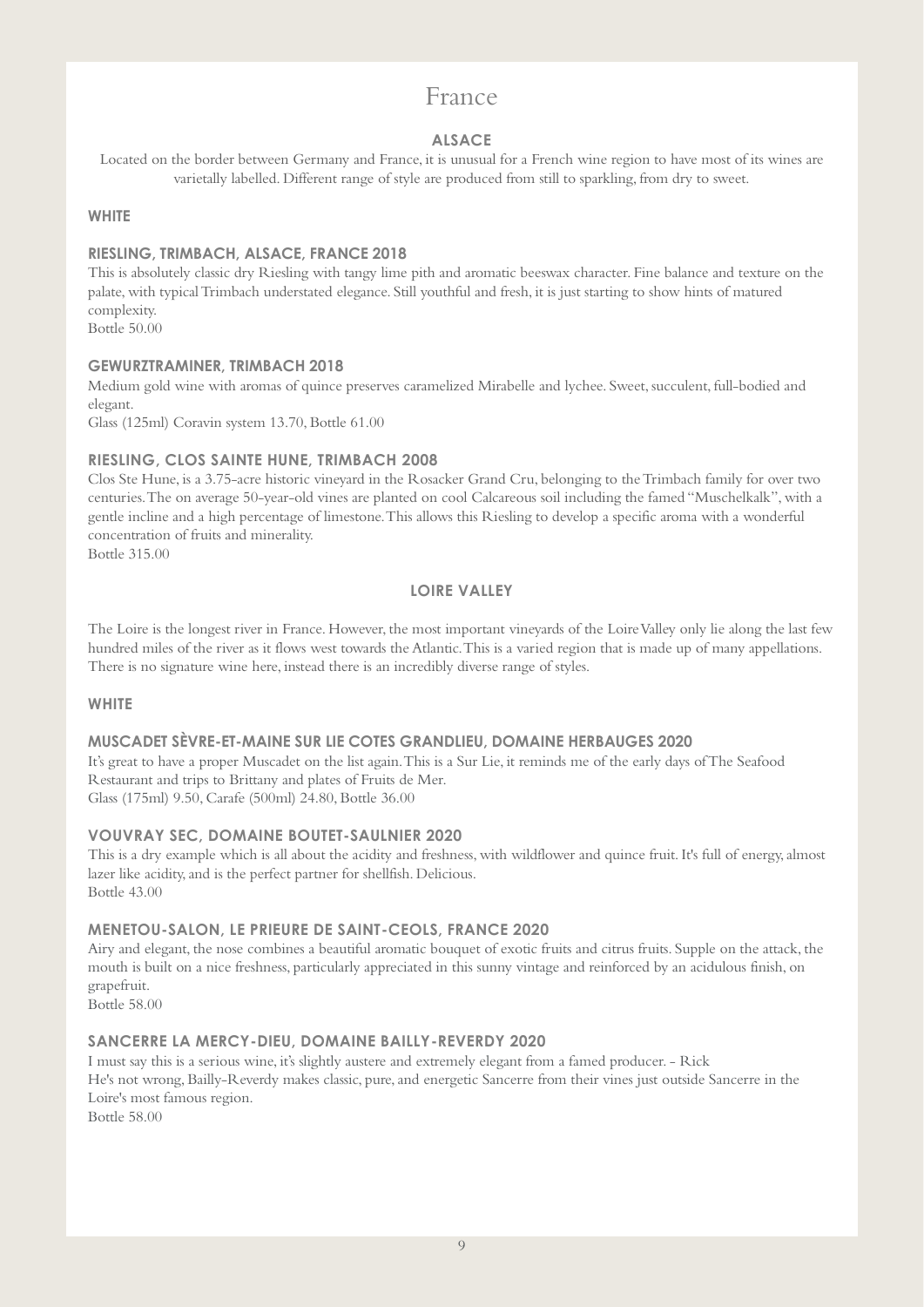#### **RED**

# **CABERNET FRANC CABERNET SAUVIGNON, LES QUARTERONS SAINT NICOLAS DE BOURGUEIL, AMIRAULT FAMILY 2019**

A wine of real quality with lovely crunchy red and black fruit, it's long and rounded and a pleasure to drink. I love these reds from the Loire they are just so different to wines from elsewhere in France and contrary to the popular belief they go well with fish. - Charlie

Bottle 59.00

### **BURGUNDY**

The large number of producers and appellations in Burgundy can make this region seem very complicated. However, the essence of Burgundy is quite simple.It is the home of Chardonnay and Pinot Noir and this region still provides the benchmark of excellence for these varieties against which all other producers of these wines around the world are judged.

### **WHITE**

### **ALIGOTÉ, DOMAINE DU PRIEURE 2020**

White, Burgundy made from the Aligoté grape is increasingly rare, especially in the area of Savigny where Pinot Noir and Chardonnay dominate. It is a fresh and easy drinking wine with good balance and lively acidity, which makes it a fine accompaniment to seafood or on its own as an aperitif. Bottle 46.00

### **"RICK STEIN'S" WHITE BURGUNDY, BURGUNDY 2020**

"We blend this wine ourselves and this year we were looking for elegance, roundness and a bit of flesh to match a variety of our classic dishes. We absolutely love it and hope you will too" - Charlie Stein Glass (175ml) 13.20, Carafe (500ml) 34.50, Bottle 50.00, Magnum (1,5L) 105.00

#### **CHABLIS, DOMAINE SEGUINOT 2020**

Grapes come from south-eastern facing vines near the village of Maligny. Grown on the iconic Kimmeridgian clay, which give the wines their classic flinty characteristics. Bottle 54.00

### **POUILLY-FUISSÉ 'PENTACRINE', SAUMAIZE MICHELIN 2019**

"Touches of vanilla as well as baked apple and cinnamon. A certain bitter snap on the finish, and perhaps just a hint of the sort of slaty minerality more commonly associated with Chablis. Bottle 72.00

### **RULLY AC, DAVID MORET 2020**

This wine is pale golden in colour. The nose is full of a varying bouquet of flavours; elderberry, lemon, white peach and hints of flint. The palate strikes the characteristically Burgundian balance between acidity and richness, with bright fruit, nuts, oatmeal and notes of honey, a rounded palate, and a long finish. Bottle 75.00

#### **CHABLIS PREMIER CRU 'LES FOURNEAUX' SAMUEL BILLAUD, FRANCE 2019**

The most outstanding Chablis Premier Cru with the intensity and complexity of a Grand Cru at half the price. Classically austere nose of white stone fruit, chalk, and minerals. Samuel Billaud is a winemaker on the up in Chablis and will be the finest wine maker in Chablis of his generation – Charlie Glass (125ml) 18.00, Bottle 80.00

#### **BOURGOGNE BLANC, BERNARD MOREU, FRANCE 2020**

This Bourgogne Blanc comes from a small 7-hectare domaine owned by Bernard Moreau. With vineyards planted on various terroirs, he blends the parcels to make a rich, complex white. Bottle 80.00

### **MONTAGNY PREMIER CRU, "MONT LAURENT" DOMAINE BRUNO LORENZON 2018**

This small Domaine is kept like a garden, and Bruno Lorenzon makes completely exceptional wines almost for the pleasure of being able to. Bruno says "emotion is the key" in making wine exciting. Bottle 85.00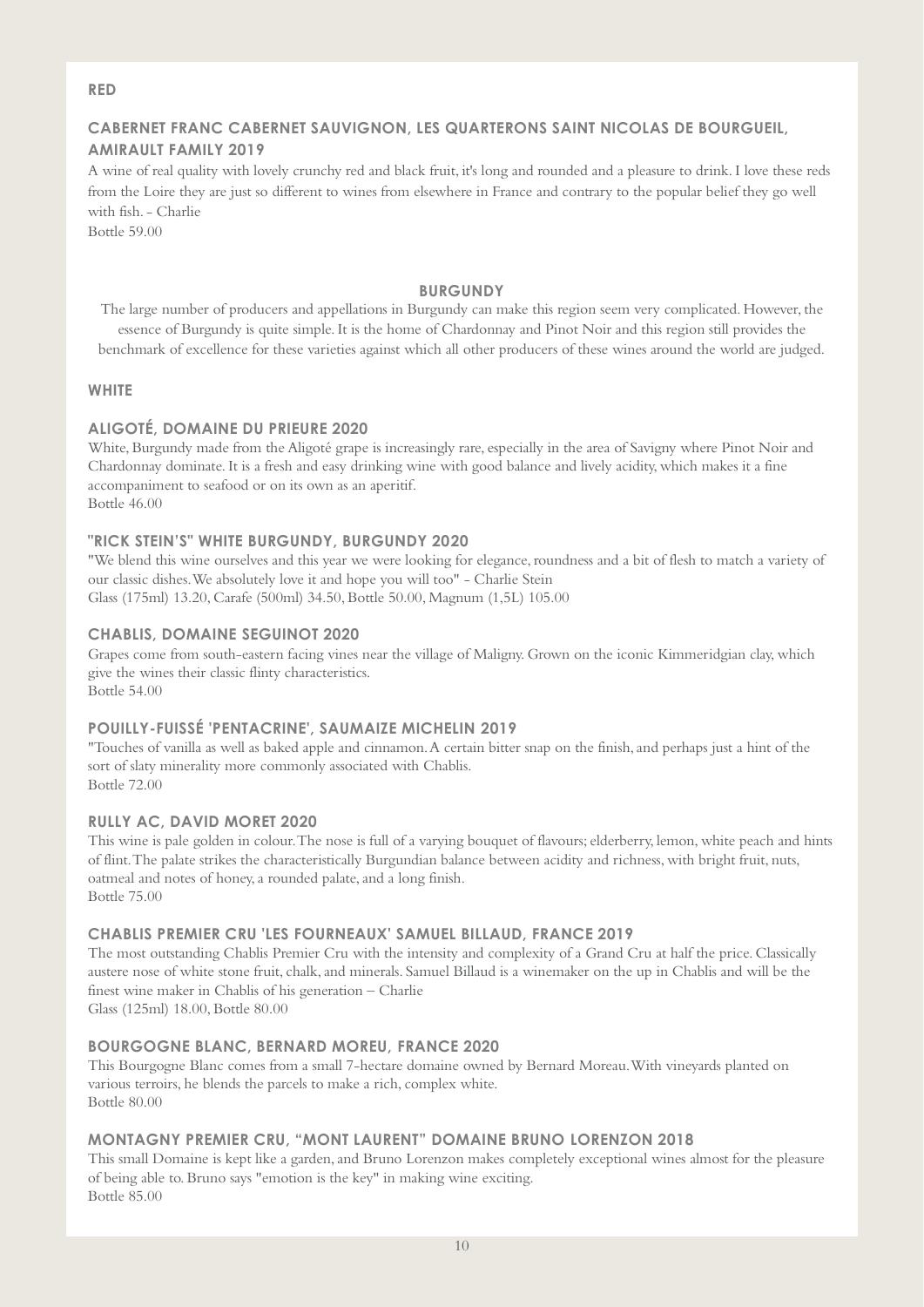### **MEURSAULT 'FERNAND BOYER' AC, DOMAINE MARTENOT 2019**

Made the way a proper Meursault should be made – rich, ripe, and decadent. Sourced from three different vineyards all over the Meursault appellation, the wine is wonderfully fleshy but also has that great minerality and above all, freshness. Bottle 110.00

# **CHASSAGNE MONTRACHET, DOMAINE JOUARD, BURGUNDY, FRANCE 2018**

This fabulous cuvée comes from the Domaine's oldest vines in three of their finest climates; Plante du Gaie, Clos Devant and Meix Goudard. Aged in 25% new oak, this is premier cru quality with beautiful, pure fruit, and lovely minerality. Glass (125ml) 27.00, Bottle 120.00

#### **CHASSAGNE MONTRACHET PREMIER CRU "MORGEOT", DOMAINE VINCENT MOREY 2016**

Golden yellow to the eye. On the nose of white pulp fruit, citrus fruits and vanilla, and then turns towards mineral nuances and toasted hazelnut memories. In the mouth it is generous, balanced and long in the complex aromatic trail. Bottle 170.00

#### **RED**

### **PINOT NOIR, DOMAINE DU PRIEURE 2020**

This Bourgogne Pinot Noir is from a tiny two-hectare plot just outside the Savigny appellation. Incredible value Red Burgundy, fresh, fragrant it just jumps out of the glass. Love red Burgundy when it's like this. Glass(175ml) 14.10, Carafe (500ml) 36.60, Bottle 53.00

### **CHAMBOLLE MUSIGNY PREMIER CRU, "BAUDES"¸ [FRÉDÉRIC MAGNIEN,](http://www.frederic-magnien.com/actualites.php?lg=2) BURGUNDY, FRANCE 2012**

A highly spiced nose features notes of dark berry fruit liqueur, earth, and a hint of violet. The saline, rich and relatively fullbodied flavors exhibit ample minerality and a taut muscularity on the moderately austere but wonderfully long finale. Glass (125ml) 29.30, Bottle 140.00

### **FLEURIE, PONCIÉ, DOMAINE CHERMETTE, BEAUJOLAIS, FRANCE 2020**

All the perfumed character and structure to be expected in a wine from this appellation are exhibited in this full, dense wine. Its juicy character is still developing, but it is doing so in partnership with fresh berry flavours. Bottle 50.00

### **BORDEAUX**

Bordeaux is the largest appellation region in France in terms of volume and value. It is the home of the prestigious names in fine wine.

#### **WHITE**

### **BORDEAUX, CHATEAU BAUDUC, CREONS, 2021**

This vintage was a later harvest and we had to be patient before bringing in our excellent Sauvignon Blanc in late September.

Glass(175ml) 8.90, Carafe (500ml) 23.40, Bottle 34.00

### **SEMILLLON SAUVIGNON BLANC, LES TROIS HECTARES BLANC, CHATEAU BAUDUC**

Les Trois Hectares is a single, seven-acre block of old Semillon vines that were planted in 1947, along with some Sauvignon Blanc (about 20%) in the same field. Bottle 40.00

#### **BORDEAUX, G DE GUIRAUD 2016**

An intense, rich and complex wine and with notes of tangerine, grapefruit peel and a touch of redcurrant and a long finish. Bottle 55.00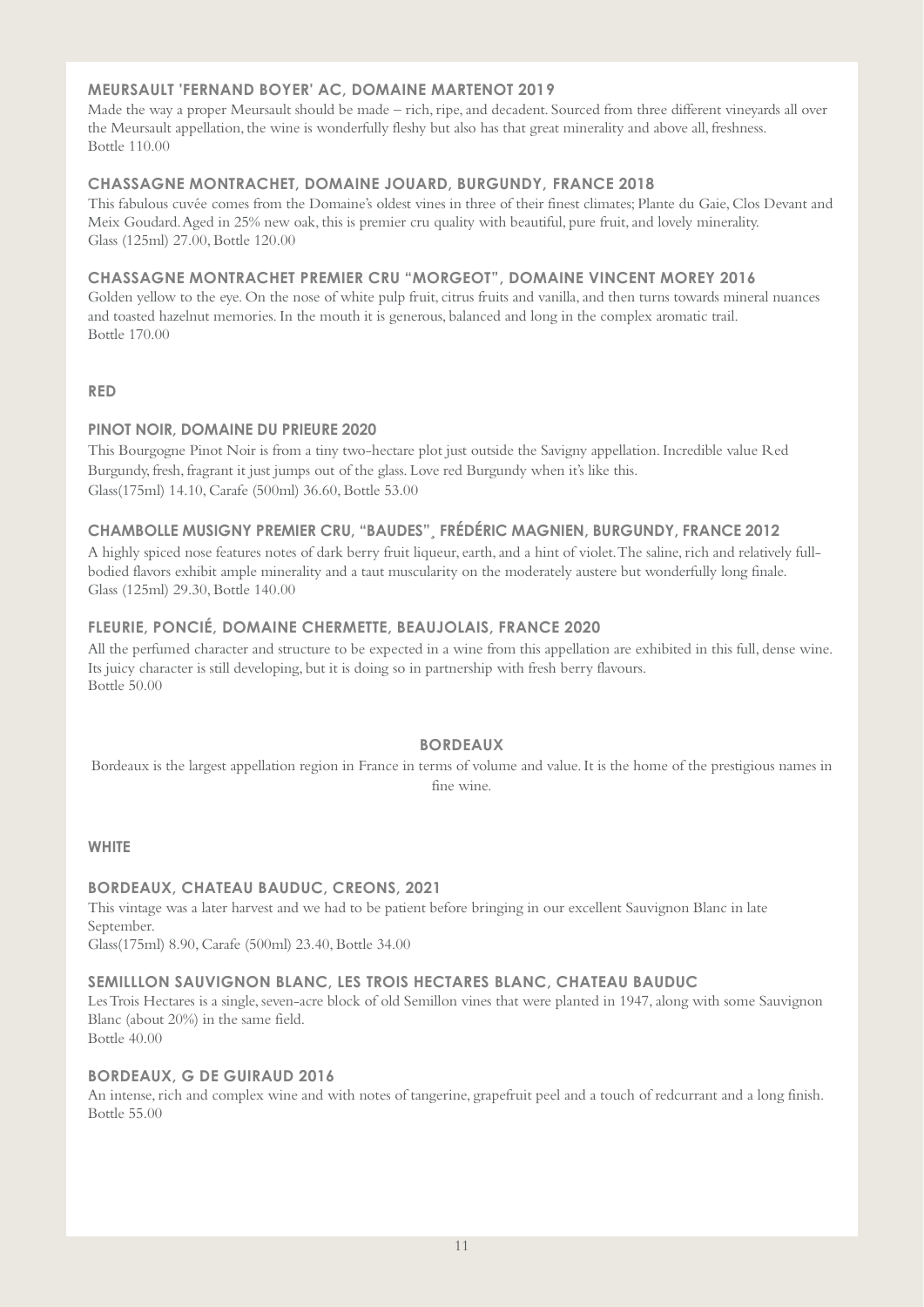**RED**

# **BORDEAUX SUPÉRIEUR CHÂTEAU MALEDAN 2018**

This reminds me of an atmospheric bistro called La Tupina in Bordeaux; just exactly the right wine to go with a steak or a plate of cheese. - Rick Glass (175ml) 10.30, Carafe (500ml) 26.90, Bottle 39.00

#### **MERLOT CABERNET SAUVIGNON, LES TROIS HECTARES, CHATEAU BAUDUC**

A small production, flavoursome and fairly full-bodied red that was aged in French oak barrels. It can be opened and consumed with pleasure now, with or without food. Bottle 50.00

#### **SAINT-ÉMILION, SAINT-GEORGE, CHATEAU MACQUIN 2018**

Deep ruby red in colour, this wine shows intense aromas of ripe red fruits and spicy notes of cinnamon and pepper. The palate is full-bodied with perfectly concentrated flavours of cassis, raspberry and tobacco and a balanced lifted acidity Bottle 50.00

# **SAINT-ÉMILION, XX DE CORBIN 2014**

XX de Corbin, Saint Émilion, France, it is the second wine of Chateau Corbin. Anabelle Cruse Bardinet is the wine maker and produces a medium bodied, soft wine with a forward nose of fresh blackberry jam and red berry fruits. Bottle 55.00

#### **MARGAUX AC, MAISON SICHEL, BORDEAUX, FRANCE 2016**

Deep crimson and bramble fruit, blackcurrant, capsicum cocoa and cedar. A wine with fine elegance, structure, and balance. Still young, this vintage will develop for many years with flavours of leather and cinnamon, truffle and clove starting to emerge.

Glass (125ml) 14.80, Bottle 66.00

## **RHÔNE VALLEY**

The Rhone Valley is a large, viticultural region that is continually gaining in popularity. In fact, it is the second biggest appellation in France. Only [Bordeaux](https://www.thewinecellarinsider.com/wine-topics/wine-educational-questions/bordeaux-resources-buying-guides-education-questions-answers/) has more vineyards. Production is dominated by red wine, although there are some high-quality white and rose are produced too.

#### **WHITE**

#### **CÔTES DU RHÔNE BLANC, LA MUSE PAPPILLES, MONTIRIUS 2020**

35% Clairette, 35% Roussanne, 30% Grenache blanc. Classically Southern-Rhône in its body and supple texture. Delicate notes of honey and white flowers on the nose. Mineral, citrus, and fresh almonds on the palate. Bottle 48.00

**RED**

#### **GRENACHE, LE PARADOU, CHATEAU PISQUE 2019**

Shows what an enticing and generous grape Grenache can be. Delicious, fresh, pure red berry and plum with beautiful tannin grip at the finish.

Bottle 32.00

#### **CÔTES DU RHÔNE ROUGE, DOMAINE DE LA PRÉSIDENTE 2020**

This incredible wine from the Rhône Valley offers cherry, plum and spice notes in a crowd-pleasing style. The mild acidity and soft tannins offer underlying support, while a ripe nose of cherry, violets and pepper draws you in. Great with hearty lamb stew.

Bottle 38.00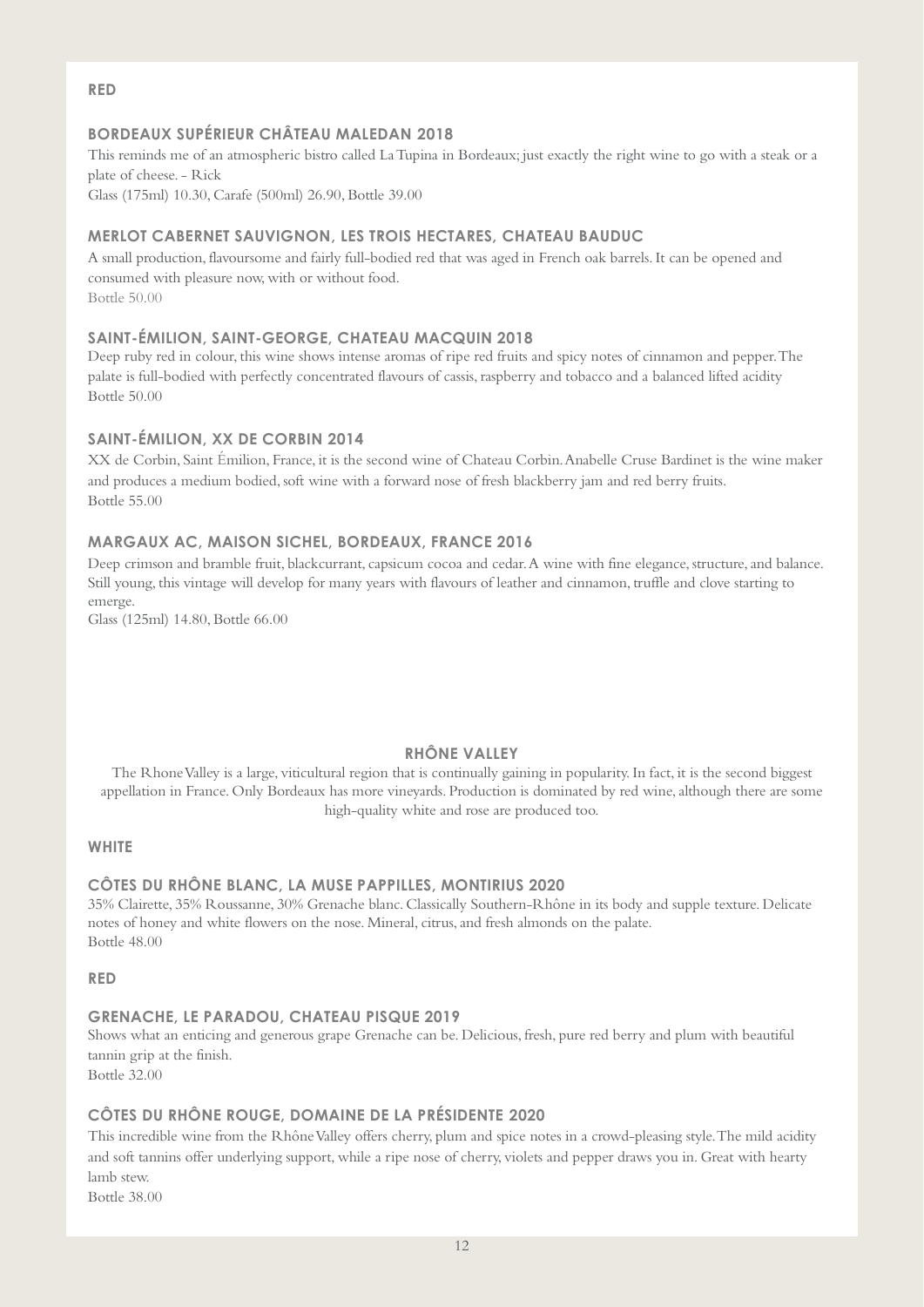# **CHATEAUNEUF-DU-PAPE TRADITION ROUGE, DOMAINE BOUSQUET DES PAPES, SOUTHERN RHÔNE, FRANCE 2016**

Bosquet des Papes Châteauneuf du Pape Traditionnelle is well-structured, concentrated, and full-bodied, it offers a classic southern Rhône aromatic display of ground pepper, garrigue, cherry liqueur, plums, and cedar with sweet, expansive, and pure fruit flavours and excellent delineation.

Glass (125ml) 16.90, Bottle 75.00

#### **SOUTHERN FRANCE**

The vineyards of southern France lie along the Mediterranean coast from Italy in the east to the Spanish border in the west. The prevalence of the local IGP Pays D'Oc, for the wines of Languedoc and Roussillon alongside more traditional appellations means that a great diversity of wine style can be found in this part of France. This is also the house of the elegant fine rosés from Provence.

#### **WHITE**

**GROS MANSENG SAUVIGNON BLANC, DOMAINE HORGELUS, CÔTES DE GASGOGNE 2021** The duo of Sauvignon and Gros-Manseng will seduce you with its intense notes of exotic and citrus fruits, with a streak of minerality and freshness. Bottle 28.00

#### **VIOGNIER, LAURENCE DE VEYRAC, IGP D'OC, LANGUEDOC 2021**

Extremely delicious Viognier with the hallmark aromas of apricot and peach, with light floral notes, and a hint of spice, perhaps ginger. Good texture, yet excellent freshness. Bottle 32.00

### **PICPOUL DE PINET, RÉSERVE DE LA ROQUEMOLIÈRE 2021**

You couldn't want for a more perfect shellfish wine if you tried, Picpoul is the grape and it has bags of natural acidity, and is light, crisp, clean; the perfect attributes to match with briny oysters or luxurious langoustines. Glass (175ml) 10.00, Carafe (500ml) 26.20, Bottle 38.00

### **GROS MANSENG, DOMAINE CASTERA, JURANCON SEC 2019**

So energetic, mineral, tingly and pure but with rounder, richer flavours of pineapple, honeydew melon and a hint of honey to finish off. It is bone dry but the beautiful tang the sweet wines are known for is very evident in this too. Bottle 42.00

#### **RED**

### **CARIGNAN, LES ARCHÈRES, IGP PAYS DE L'HÉRAULT, FRANCE 2020**

Made from 100% Carignan down in the South of France with juicy cranberry type red fruit. Good on its own or with slowroasted pork shoulder or some fatty duck rillettes.

Glass (175ml) 6.60, Carafe (500ml) 17.20, Bottle 25.00

### **SYRAH, LAURENCE DE VEYRAC, IGP D'OC, LANGUEDOC 2020**

Full of black currant, violet, liquorice, and peppery spice, and deliciously juicy with it. It's not Jean-Louis Chave Hermitage but neither does it want to be (actually, it does remind us a bit of the Northern Rhône). Glass (175ml) 7.60, Carafe (500ml) 20.00, Bottle 29.00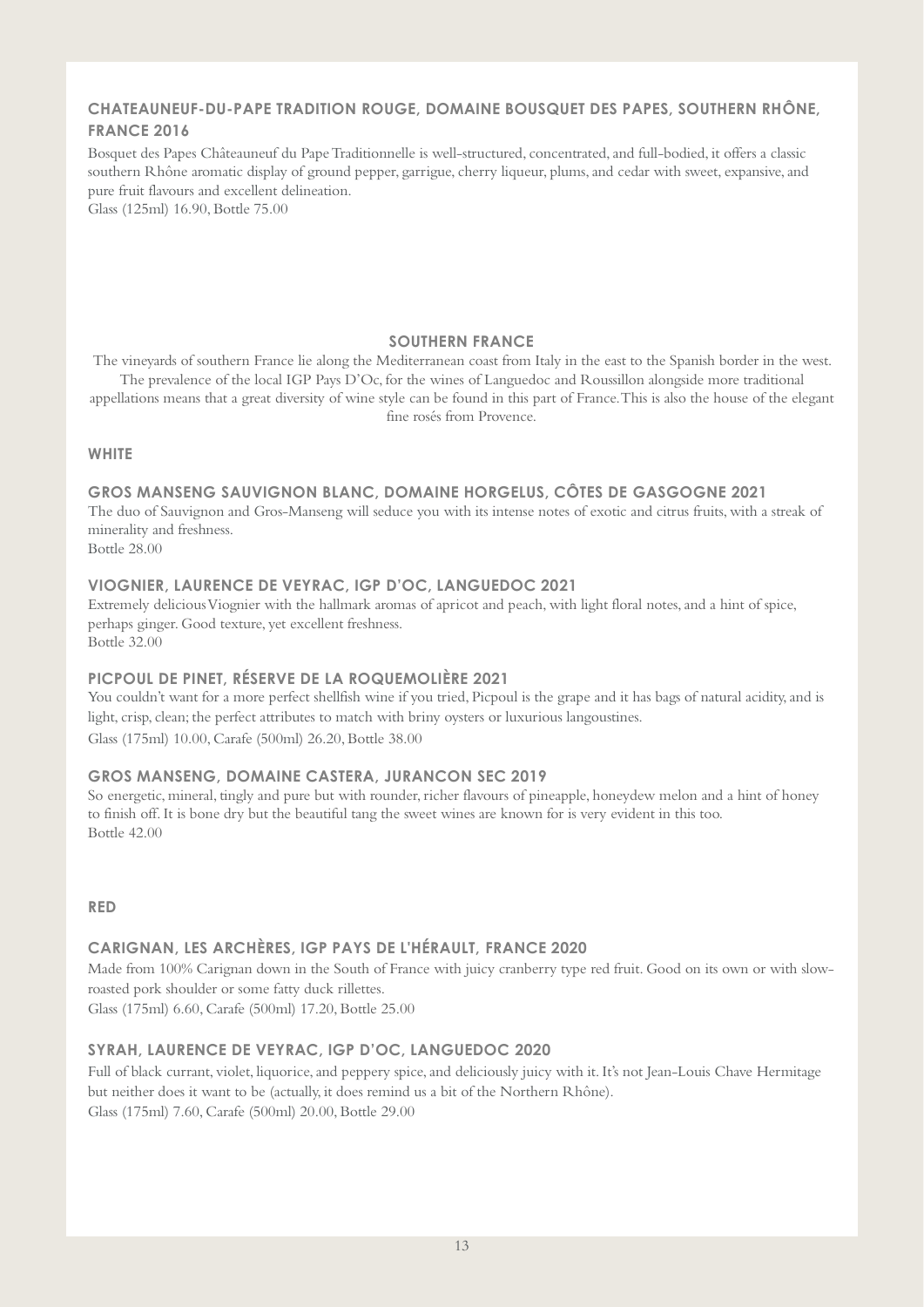# Italy

Italy is home to a large number of grape varieties, many of which are consumed within the country and they are rarely seen outside of its borders.The diversity of these varieties and styles of wine they produce makes Italy one of the most important wine country producers.

### **WHITE**

## **FIANO, LUNATE, SICILY 2020**

Fiano can produce wonderfully complex white wines. Aromatic nose offering floral notes and hints of honey and spice. The palate has good weight and plenty of fruit, whilst there is enough acidity to keep the finish fresh and clean. Glass (175ml) 8.20, Carafe (500ml) 21.40, Bottle 31.00

# **CUSTOZA, GORGO DI ROBERTA, VENETO 2020**

This elegant white from the Bianco di Custoza region of Veneto is a pale lemon colour with a fresh nose of apple and honeysuckle.

Bottle 38.00

# **GRILLO LA SEGRETA, PLANETA SICILIA DOC 2020**

Sicily has so many interesting native grape varieties just waiting to be explored and tasted, one of my favourites is Grillo, and this one from the famous producer on Island, Planeta is a belter, luscious, waxy, and full of orange peel and peach fruit. Bottle 39.00

# **GARGANEGA SAUVIGNON BLANC CHARDONNAY, ANSELMI SAN VINCENZO IGT, VENETO 2020**

Fruity, youthful style, reminiscent of hazelnuts and peaches. No wood maturation just clean crisp flavours with a long finish. Bottle 45.00

# **VERMENTINO, CALA SILENTE, SANTADI, SARDINIA, ITALY 2020**

Pale straw with greenish reflections. Characteristic delicate fruit on the nose. Exotic, lemony-scented Vermentino exhibits fresh, ripe fruit as well as a medium-bodied roundness on the palate. Delicate, soft and fruity harmonic length. Bottle 45.00

### **GAVI DI GAVI, LA LUGARARA, LA GIUSTINIANA, PIEDMONT 2021**

Straw-yellow with a greenish hue, the wine's aromas of white fruit, stone fruit and lime zest are immediately beguiling and followed by a subtle yet persistent bouquet of green apples and almond notes on the finish. Bottle 41.00

# **VERDICCHIO DEI CASTELLI DI JESI, ANDREA FELICI, MARCHE 2020**

ThisVerdicchio dei Castelli di Jesi Classico Superiore lulls you in with ripe orchard fruits, yellow florals, almond paste, and hints of smoke.

Bottle 45.00

# **MALVASIA, 'ANCESTRALE', CANTINA ORSOGNA, ABRUZZO 2019 (ORANGE WINE)**

From the consistently impressive Cantina Orsogna in Abruzzo a fresh wine, full of mango and pineapple flavours balanced impeccably with acidity and a texture which makes for a very pleasant introduction to the orange wine style. Bottle 46.00

# **CHARDONNAY PLANETA ESTATE, SICILY, ITALY 2019**

Golden yellow with greenish hue. On the nose this wonderful wine comes layered and delicious, with citrus fruit flavours, chestnut, honey, and a spicy complexity. As good as top Cru white Burgundy, at half the price. Bottle 71.00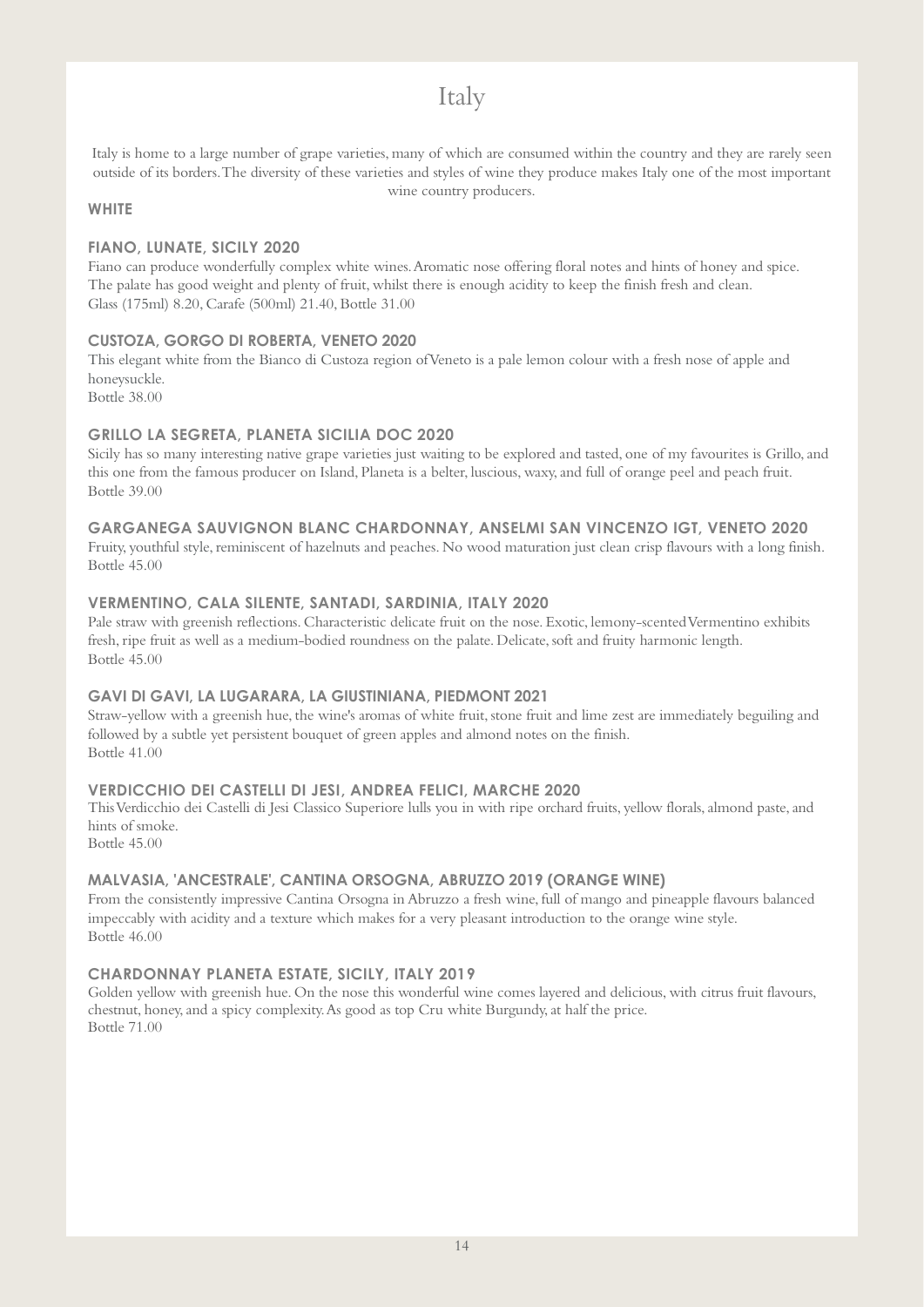#### **RED**

# **SANGIOVESE, ERA ORGANIC, CANTINE VOLPI, MARCHE 2020**

Deep plummy fruit with hints of liquorice and spice, warm and well rounded. Nice firm tannins and a good amount of body make this a great food wine, from the Marche region. Bottle 28.00

## **CABERNET SAUVIGNON CORVINA, FIORE, TENUTA FIOREBELLI, VENETO 2016**

Made in similar way to Valpolicella Amarone where they dry the grapes before fermenting. This results in a really velvety rich red with lots of ripe cherry fruit, it is very soft and moreish. Glass (175ml) 9.50, Carafe (500ml) 24.80, Bottle 36.00

# **BARDOLINO, GORGO DI ROBERTA, VENETO, ITALY 2021**

A fresh and fruity Bardolino made from Corvina, Rondinella and Molinara. The wine is medium bodied with notes of sour cherries, blackcurrants, and a hint of black pepper. It is dangerously easy to drink, should come with extra warning labels. - Charlie Bottle 39.00

# **BARBERA D'ALBA LA GEMELLA, VIBERTI GIOVANNI, PIEDMONTE, ITALY 2019**

Lighter in body but loaded with flavour, this bright and pretty Barbera punches well above its weight and has that typical Italian flare to boot.

Bottle 46.00

# **SANGIOVESE-LED, ROSSO NO1, COSTE DEL VIVO, ITALY**

Made from a Sangiovese-led blend of 2016, 2017 and 2019 wines, it's the third edition of Toby's Rosso No 1 and continues in the same vein of the previous two stunners, combining complexity, structure and drinkability. Bottle 48.00

### **FRAPPATO, VITTORIA DOC, SICILY, ITALY 2018**

A rare and exclusive grape variety cultivated on only a few hectares, it is best expressed in the red sands of Vittoria, not far from the sea. An aromatic and pleasant red wine as few others, a perfect synthesis between tradition and innovation. Bottle 50.00

### **CHIANTI CLASSICO, BRANCAIA, TUSCANY 2020**

This single-variety wine fascinates with its easiness and the ripe cherry notes, one of the typical aromas for Sangiovese. Glass (175ml) 15.30, Carafe (500ml) 40.00, Bottle 58.00

### **BRUNELLO DI MONTALCINO, FATTORIA DE BARBI, TUSCANY, ITALY 2015**

Powerfully structured, this is an austere, warm, amply flavoured wine with a deep ruby to brick-red colour and a richly complex, dry, full and soft palate. A muscular, full-bodied wine with great richness. Bottle 110.00

### **BAROLO SERRALUNGA D'ALBA, FONTANA FREDDA, PIEDMONT, ITALY 2018**

Full-bodied, velvety, and intense, this Barolo is heady with vanilla, dried roses, and woodland undergrowth. Glass (125ml) 23.60 Bottle 105.00

### **AMARONE CLASSICO, BERTANI, VENETO, ITALY 2017**

An intense red colour, with garnet nuances. Typical and marked notes of plum, cherry and morello cherry on the nose, followed by a wide variety of tones: nuts, tea leaves, liquorice, and spices. Glass (125ml) 24.70, Bottle 110.00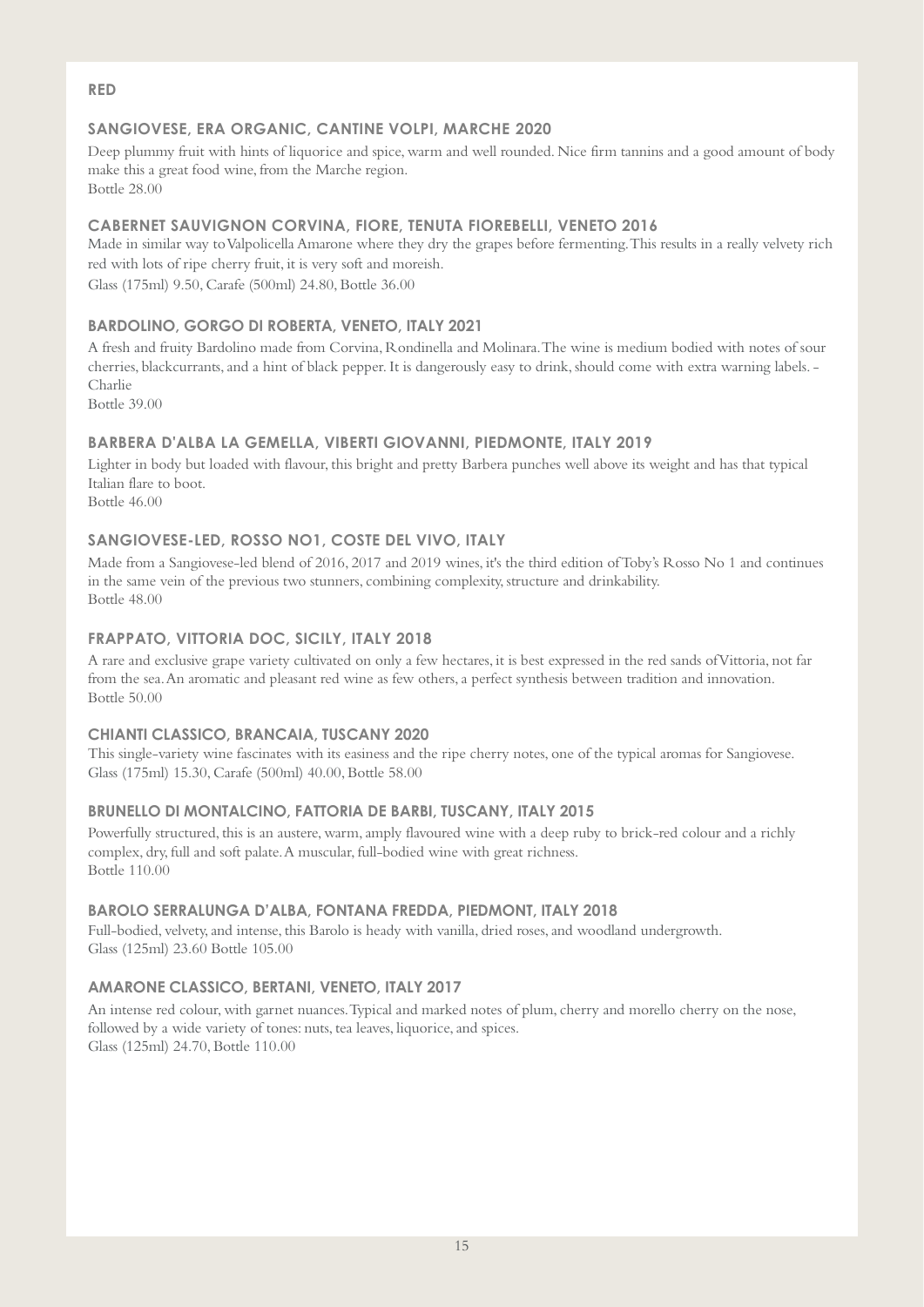# Spain

Spain has a long history of wine production, but its wines have only recently come to prominence on international markets. Styles vary from traditional barrel aged reds to modern fruity wines; and although international grape varieties have been planted in many of Spain's wine regions it is the country's indigenous grape varieties which are increasingly celebrated.

### **WHITE**

#### **"RICK STEIN'S" SPANISH WHITE, VERDEJO, RUEDA 2020**

After several seafood delights whilst filming in Galicia and drinking a number of Ruedas from white china cups, I had to find a really good one for us. I asked Charlie to find something made from the Verdejo grape, it's a wine to celebrate my Spanish book and TV series.

Glass (175ml) 8.90, Carafe (500ml) 23.40, Bottle 34.00

### **ALBARIÑO, NAI E SEÑORA, TERRA DE ASOREI, RIAS BAIXAS 2021**

Nai e Señora ("Mother and Lady") is a young Albariño wine. It is produced with 100% Albariño grape from the Salnés Valley, with its distinct elegance, structure, and salinity, lent to it by the marine influence of the Ría de Arousa sea. Glass(175ml) 10.80 Carafe (500ml) 28.30, Bottle 41.00

### **RIOJA BIANCO, IZADI 2020**

This wine is straw yellow in colour with youthful tones. With succulent citrus and yellow stone fruit on both the nose and the palate, this well-balanced wine has good structure and acidity.

Bottle 42.00

### **XAREL-LO, BLANC VI NATURAL WHITE ORGANIC, TARRAGONA, CATALUNYA 2018**

A 'natural wine', made without adding protective sulphur dioxide. This results in a golden yellow colour, aromas and flavours of bruised orchard fruits and a distinct tingly tang of acidity. Bottle 40.00

### **GODELLO, O LUAR DO SIL, VALDEORRAS, GALICIA 2020**

O Luar Do Sil Capellanes Godello Blanco is a 100% Godello wine from the vineyards on the granite hillside of the town of Seadur (Orense) and made in the recently created O Luar do Sil winery.. Bottle 43.00

### **ORGANIC VERDEJO, CAPITEL, OSSIAN, ALMA CARRAOVEJAS, CASTILLA Y LEON 2018**

Ossian Capitel is a pure expression of very old Verdejo vines - finesse, elegance, and longevity. Old golden yellow colour with greenish reflections. Intense yellow and white fruits, balsamic notes. Fresh, full and concentrated. Glass (125ml) 20.20, Bottle 90.00

#### **RED**

### **GARNACHA, "RICK STEIN'S" SPANISH RED, CAMPO DE BORJA 2020**

"Charlie and I worked together to select this wine to match with flavours I encountered on my journey through Spain. A delicious, juicy and ripe Spanish red made from Garnacha." Rick Stein Glass (175ml) 8.70, Carafe (500ml) 22.80, Bottle 33.00

### **RIOJA CRIANZA, AZABACHE 2018**

Azabache are a consistently excellent winery, they make their Rioja in a truly classical style with plenty of oak. It's round and supple with savoury red fruit, warming spice, and some vanilla from the oak. It's a real Sunday-roast-in-your-favourite-cosypub-with-the-fire-roaring type of wine.

Glass (175ml) 8.90, Carafe (500ml) 23.40, Bottle 34.00

### **SYRAH GARNACHA, 'NATUREO', TORRES 2020 (ALCOHOL FREE)**

Natureo is also lower in calories than a typical bottle of wine. Dark cherry red colour with fruit aromas (blackberries) and a touch of spice. Soft, supple, and delicious on the palate. Bottle 36.00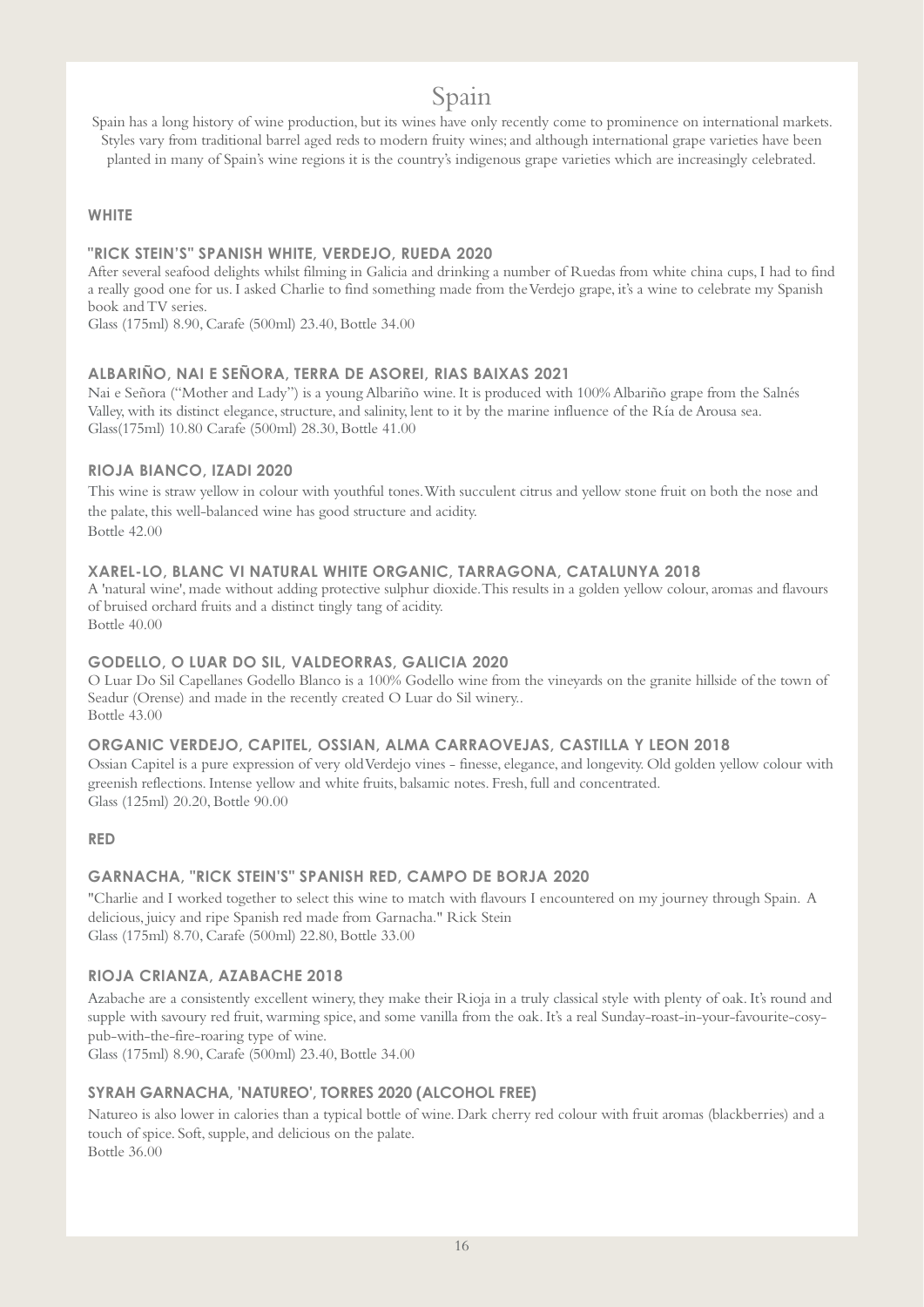### **RIOJA CRIANZA, VIÑA CUBILLO 2013**

Mellow, leathery Rioja, from this legendary bodega in Haro who produce exquisite examples of old-fashioned Rioja. This is silky, fine, and savoury. Bottle 58.00

# **RIOJA RESERVA, VIÑA TONDONIA 2009**

A remarkable red from a Rioja icon, López de Heredia. There's no concession to modernity, with fermentation in 140-yearold wooden vats plus six years' ageing in oak casks, the rest in bottle. Bottle 90.00

#### **TINTO FINO, CUESTA DE LAS LIEBRES, ALMA CARRAOVEJAS, RIBERA DEL DUERO 2015**

This is like drinking liquid silk. Seamless and refined, with no holes or gaps, it has a lot of power, weight, and concentration, yet carries these effortlessly. Pago de Carraovejas is challenging Vega Sicilia and Pingus for top spot in Ribera del Duero, and from tasting this wine, it's easy to see why. Utterly sensational. Bottle 250.00

# Portugal

Portugal has a wealth of local grape varieties, which produce wines in range of styles. The reds can be supple and fruity and full bodied with high tannins, whereas the whites bare usually refreshing and are best drunk young.

#### **WHITE**

#### **LOUREIRO, ABC DARIUM, VINHO VERDE DOC, PORTUGAL 2021**

Vinho Verdes are getting better and better, this goes so well with shellfish. Very fresh apple and citrus aromas, delicate clean and crisp.

Bottle 37.00

### **VIOSINHO, QUINTA DO CRASTO, DOURO SUPERIOR 2019**

How do you make a white Burgundy lookalike out of obscure Portuguese grapes in the place most famous for Port wine? We have absolutely no idea, but through some strange alchemy, Crasto have done exactly this. Bottle 50.00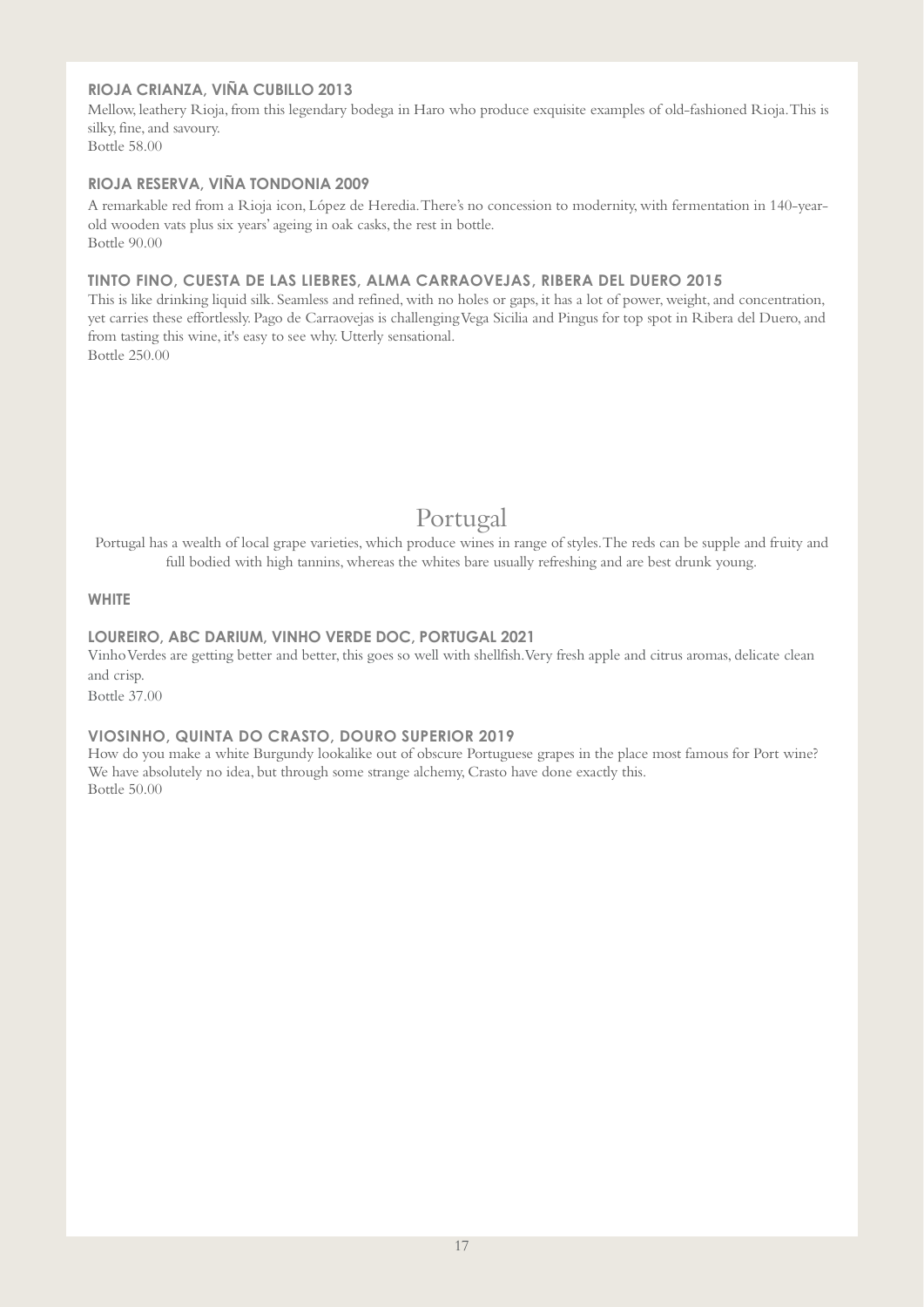# Rest of Europe

'Old world' wine refers to that from traditional wine-producing regions in western Europe (Such as [France,](https://www.olivemagazine.com/travel/europe/france/best-french-food-trips/) [Spain,](https://www.olivemagazine.com/travel/europe/spain/best-spanish-food-trips/)[Italy\)](https://www.olivemagazine.com/recipes/entertain/best-ever-italian-recipes/), but in fact wine was first made in countries further east. [Georgia](https://www.olivemagazine.com/travel/europe/georgia-best-things-to-eat-and-drink/) lays claim to being the birthplace of wine, with archaeological evidence of wine-making dating back more than 8,000 years, and, across the Black Sea, countries such as Bulgaria,

Romania, [Hungary](https://www.olivemagazine.com/travel/europe/budapest-hungary-top-10-places-to-eat-and-drink/) and [Slovenia](https://www.olivemagazine.com/travel/europe/slovenia-best-places-to-eat-drink-and-stay-2016/) have also been making wine for millennia.

#### **WHITE**

#### **RIESLING, STEFAN WINTER, RHEINHESSEN, GERMANY 2020**

Spontaneous fermentation gives an exciting tension expressing flavours reminiscent of ripe apricots, peaches, orange zest and tropical fruit on the nose. The palate shows complexity, a crisp character and excellent length with long lingering fruit. Bottle 44.00

#### **STOPHAM PINOT GRIS, ENGLAND, WEST SUSSEX,ENGLAND 2021**

Stopham Estate Pinot Gris 2021 is off-dry and pale yellow in colour, with aromatic peach and pear fruit alongside the floral character. On the palate, this has excellent balance with crisp acidity. It is fairly full bodied, with subtle sweetness and an abundance of juicy fruits from delicate citrus to stone fruits. Lovely and refreshing with a long finish. Bottle 60.00

#### **SILEX BLANC, FLINT VINEYARD, NORFOLK ENGLAND 2021**

Flint Vineyard Silex Blanc, Silex (French for Flint) is a blend of Pinot dominant varieties. Fermented and aged in neutral Bugundian oak barrels, this is a rich, complex wine with delicate floral notes and hints of toast and spice. Bottle 60.00

### **ASSYRTIKO, VASSALTIS, SANTORINI, GREECE 2020**

Vassaltis Assyrtiko is an aromatic white wine with fruity notes of citrus, white and yellow fruit. It also gives off grassy and flinty fragrances. On the palate it's fresh, mineral, and creamy. A full-bodied wine with lively acidity and a salty mineral finish. Bottle 66.00

**RED**

### **PINOT NOIR, SOLI, THRACIAN VALLEY, BULGARIA 2019**

Bulgaria might not be the first place that comes to mind when thinking of quality Pinot Noir, however in a sheltered little vineyard on the eastern side of the Thracian Valley, Italian winemaker Edoardo Miroglio is crafting delicious, juicy, perfumed pinot. The wine is light, fresh, fragrant with redcurrant and wild strawberry fruit and it's dangerously easy to drink. Bottle 37.00

# Americas

Did you know that Americans have been making wine for centuries? Vines were first planted in the 16th century by European settlers but international acclaim for American wine is fairly recent.

#### **WHITE**

#### **CHARDONNAY, DE MARTINO LEGADO, LIMARI VALLEY, CHILE 2018**

The nose of this wine is intense, with notes or almonds and citric fruits. The palate is full-bodied, with great volume, very good acidity, and a salty finish.

Bottle 45.00

#### **CHARDONNAY, WILD BOY, AU BON CLIMAT, SANTA BARBARA 2018**

Made by the irrepressible Jim Clendenen, who can be seen sporting flowing gold locks on the front of this bottle, this is a full-bodied Chardonnay with plenty of ripe fruit and creamy characteristics. Bottle 70.00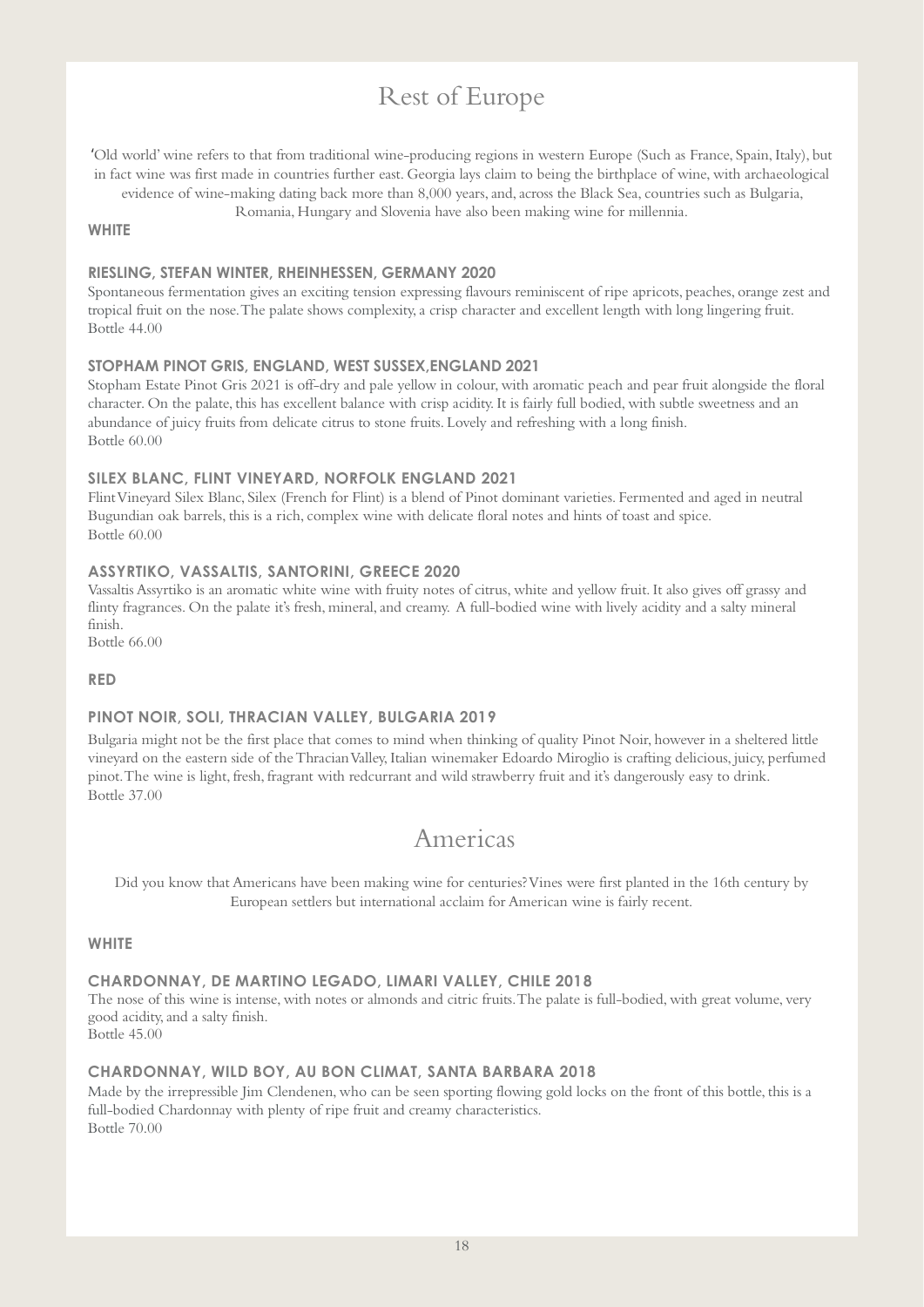### **CHARDONNAY, SANFORD & BENEDICT VINEYARD. CHANIN WINES, CALIFORNIA, USA 2019**

Coming from a great site on the southern side of the Sta. Rita Hills, it offers a rocking bouquet of lemon curd, chamomile, toasted bread, spice, and a touch of crushed stone-like flinty minerality. Beautifully textured, medium to full-bodied, and elegant on the palate, it's another brilliant wine from this estate. Glass (125ml) 21.80, Bottle 97.00

#### **RED**

#### **MALBEC, PHEBUS, MENDOZA, ARGENTINA 2021**

This wine has a lovely nose of black fruits and liquorice. It is full-bodied and rich on the palate, bursting with spicy red and dark fruits.

Glass(175ml) 9.20, Carafe (500ml) 24.10, Bottle 35.00

#### **GRENACHE CINSAULT & SYRAH, LA CIGARE VOLANT, BOONY DOON, CALIFORNIA, USA 2018**

It has vibrant acidity, loosening the fruit core and letting it spin around in the glass. It smells like woodland berries fresh off the vine, and fresh turned soil. It's juicy and tart, but balanced, and would be a perfect pairing with leans meats like grilled lamb or duck breast.

Bottle 56.00

### **TANNAT, `BLOCK 212`, BODEGA GARZO´N PETIT CLOS, MALDONADO, URUGUAY 2018**

This wine evokes the purity of our terroir. With a deep and vivid ruby color, it contains fresh and intense aromas, mainly fruity, of black plums and blackberries with an oak background that gently blends without predominating. On the palate its elegance and vitality provide freshness and tannins that are noticed but also gentle and polished Bottle 95.00

### **MALBEC, ALTURA MAXIMA, BODEGA COLOME, SALTA, ARGENTINA 2017**

Incredible, wonderfully ripe, deep aromas of blackberry, meat, peat, smoke and flinty minerality. Silky, dense and thick but enlivened by strong, harmonious vibrant acidity. The peaty quality carries through on the palate, which shows incredible smoky minerality, olive tapenade, dried flowers and spices on a long finish. Bottle 175.00

# South Africa

Most South Africa's wine regions are found on and around the coastline of the Cape of Good Hope where they have the advantage of the cooling influence of the Cape Doctor. This combined with thew dramatic mountainous backdrop, provides a landscape that allows South African winemakers to produce a wide range of wine styles.

#### **WHITE**

### **CHENIN BLANC SECATEURS, A.A. BADENHORST FAMILY WINES, SWARTLAND 2020**

I've put together a selection of wines that I will be drinking and enjoying at home and also hope to be drinking when the restaurants open again. These wines are drinking perfectly now, and also are selected to go well with the food you are cooking at home, or also one of our 'Stein's at Home' boxes. - Charlie Glass (175ml) 8.90, Carafe (500ml) 23.40, Bottle 34.00

### **SAUVIGNON BLANC, SALT RIVER, SAVAGE, STELLENBOSCH, SOUTH AFRICA 2021**

SA's very own Mr Sauvignon Blanc, Duncan Savage, has crafted here a wonderful, scintillating modern Savvy using grapes from a wind-blown 32-year-old vineyard in Stellenbosch. Cape gooseberry, quince, and peach tea scents with a tight, nervy, salty finale.

Bottle 42.00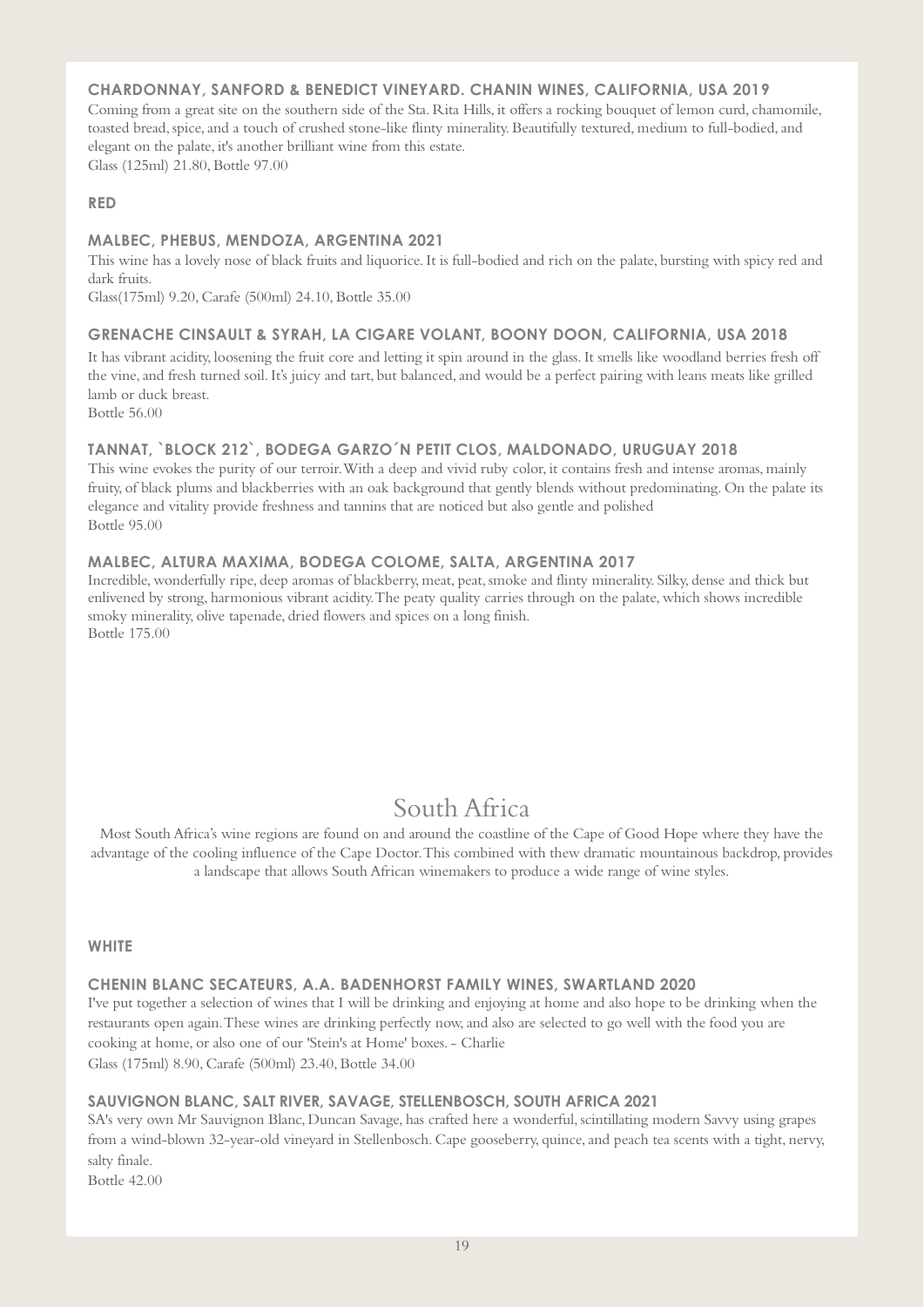### **KEERMONT TERRASSE, STELLENBOSCH 2018**

Shy at first opening into fresh cut grass with ripe citrus and tropical fruit undertones. Palate is soft and smooth on entry with rich peach, apricot,and pear notes. Very good with curry and other spicy Asian dishes. Bottle 48.00

# **CHI RIESLING, JESSICA SAURWEIN, ELGIN 2020**

I met winemaker Jessica Saurwein in her tiny vineyard wedged in between willows and commercial apple trees, we tried this delightful Riesling amongst the vines. Slightly off dry and perfect with our spicier dishes. – Charlie Bottle 55.00

## **SEMILLON, MAGDALENA, GABRIELSKLOOF, COASTAL REGION 2018**

Light, pale golden straw hue. Well-defined notes of grapefruit, lime peel, jasmine and spice emerge on the nose. The palate is richer and more textural than previous vintages, balanced by taut acidity and vivid fruit intensity. Bottle 60.00

# **WHITE BLEND, ROCKING HORSE, THORN AND DAUGHTERS, WESTERN CAPE 2020**

This wine is deep gold in colour having been exposed to oxygen at the beginning of the winemaking process. It reveals aromas of yellow plum, kumquat, and bay leaf, with saline undertones. Bottle 60.00

### **CHENIN BLANC OLD VINE, MULLIEUX, SWARTLAND 2020**

Pale straw in colour, this wine has a nose of ripe, green citrus fruit and Christmas spices. The palate is fresh and richly textured, with notes of ripe pears, almonds and peaches, and a clove-like finish. Bottle 60.00

### **SAVAGE WHITE BLEND, WESTERN CAPE 2019**

Beautifully complex and intense, the aromatics show notes of freshly cut fennel, yellow baking apples, waxy lemon peel and hints of fresh wet thatch. This is next level Sauvignon Blanc that will appeal to novices and connoisseurs alike. Bottle 61.00

### **CHARDONNAY AVA MARIE, RESTLESS RIVER, UPPER HEMEL-EN-AARDE 2018**

"The best Chardonnay I tried on my visit to South Africa. Pure and elegant with a well-woven vein of acidity and lovely textured white peach fruit." – Charlie Bottle 72.00

**RED**

### **CABERNET SAUVIGNON, RESTLESS RIVER, UPPER HEMEL-EN-AARDE 2018**

An expressive wine that shows how incredible Cabernet in South Africa can be when you are 'hands-off' in your approach to winemaking. Perfumed, supple and pure. Glass (125ml) 20.20, Bottle 90.00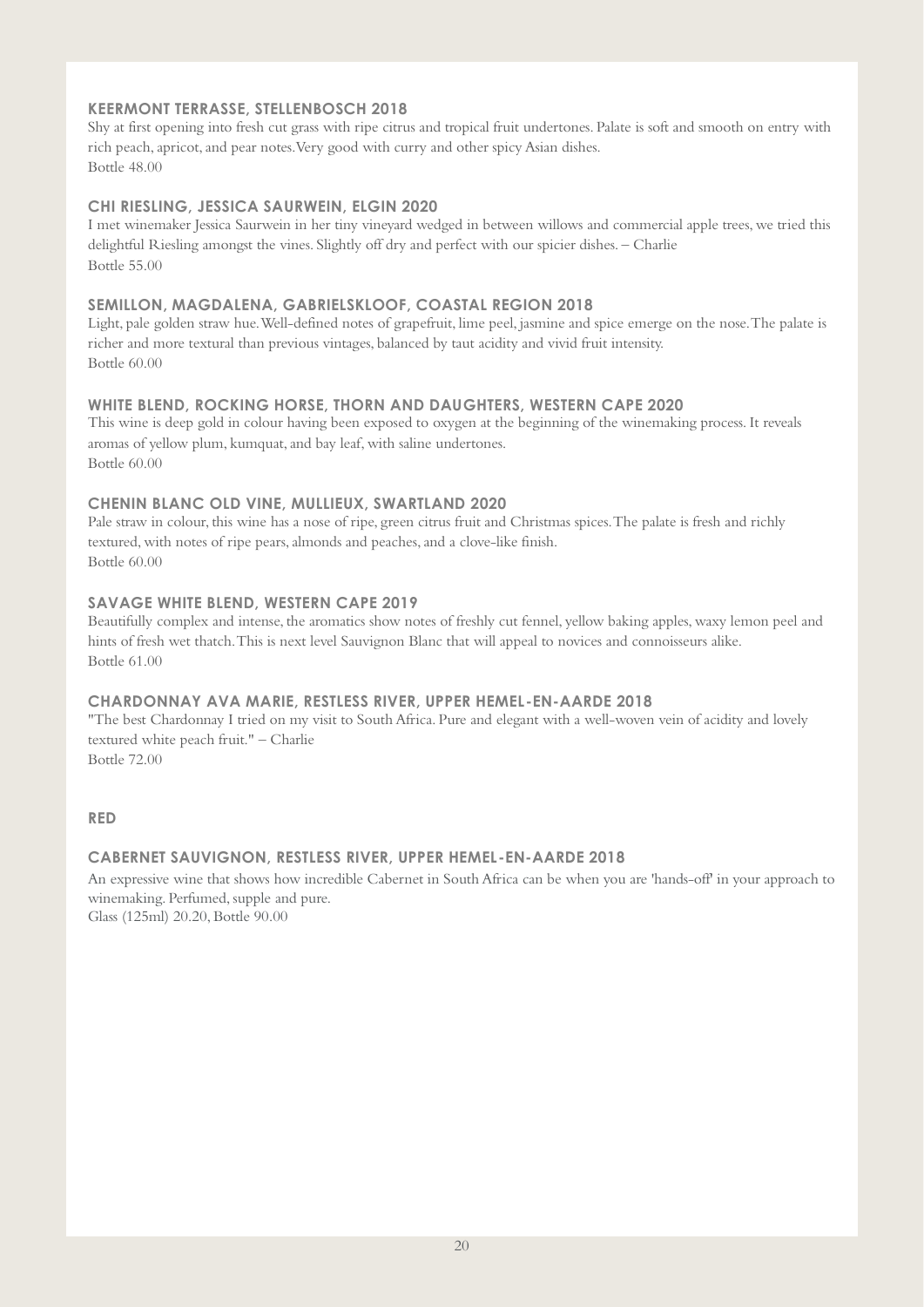# Australia

Australia has been incredibly successful at taking international grape varieties and creating them into unique and new styles. The diversity of grape varieties in this country is constantly growing creating exciting new wine styles to be explored.

### **WHITE**

### **CHARDONNAY, EXMOOR, XANADU, CHATERET RIVER, AUSTRALIA 2019**

This medium bodied wine has aromas and flavours of white flowers, pear juice and nectarine. Bright and refreshing. Situated in 110ha of prime Margaret River vineyards.

Glass (175ml) 10.30, Carafe (500ml) 26.20, Bottle 39.00

## **TRADITIONALE RIESLING, PIKES, CLAIRE VALLEY 2021**

The Traditionale Riesling is a vivid, bright, and aromatic wine, that seems to leap out of the glass with fragrant white floral and kaffir lime character.

Bottle 42.00

# **RED**

### **SHIRAZ CABERNET SAUVIGNON MERLOT CABERNET FRANC, HENSCHKE `KEYNETON EUPHONIUM` BAROSSA VALLEY 2016**

The seductive and spicy aromas of currants, plum, liquorice and black pepper mingle with a herbaceous finish (sage, rosemary). The tannic structure brings length and texture to the wine. A masterpiece! Bottle 90.00

# New Zealand

New Zealand wines haven't been around for long, but their impact has been huge. New Zealand Pinot Noir and of course their Sauvignon Blanc is especially exciting.

### **WHITE**

# **SAUVIGNON BLANC, WAIRAU RIVER, MARLBOROUGH 2021**

Classic expression of the dry, gooseberry, grass and passion fruit style of New Zealand Sauvignon Blanc. Clean and crisp it is bursting with a flinty minerality with flavours of grapefruit, gooseberry, herbs and white stone fruit. Glass (175ml) 10.50, Carafe (500ml) 27.60, Bottle 40.00

### **SAUVIGNON BLANC, WILD, GREYWACKE, MARLBOROUGH 2020**

This Sauvignon Blanc has aromas of candied citrus peel, honeysuckle, brioche, tarragon, and lemon thyme. The palate is full of flavours of citrus and stone fruit, with a crisp acidity. Bottle 55.00

### **SAUVIGNON BLANC, CLOUDY BAY, MARLBOROUGH 2021**

One of the wines that put New Zealand on the map. It has bold notes of citrus fruit, grapefruit and kaffir lime supported by subtle tropical notes of passionfruit and pineapple Bottle 55.00

# **CHARDONNAY, KUMEU RIVER, CODDINGTON, AUCKLAND 2019**

Kumeu River Estate Chardonnay is a white wine with aromas of ripe peaches and nectarines on the nose, accompanied by notes of walnuts. On the palate it is creamy, with a flexible texture and exquisite acidity. Bottle 70.00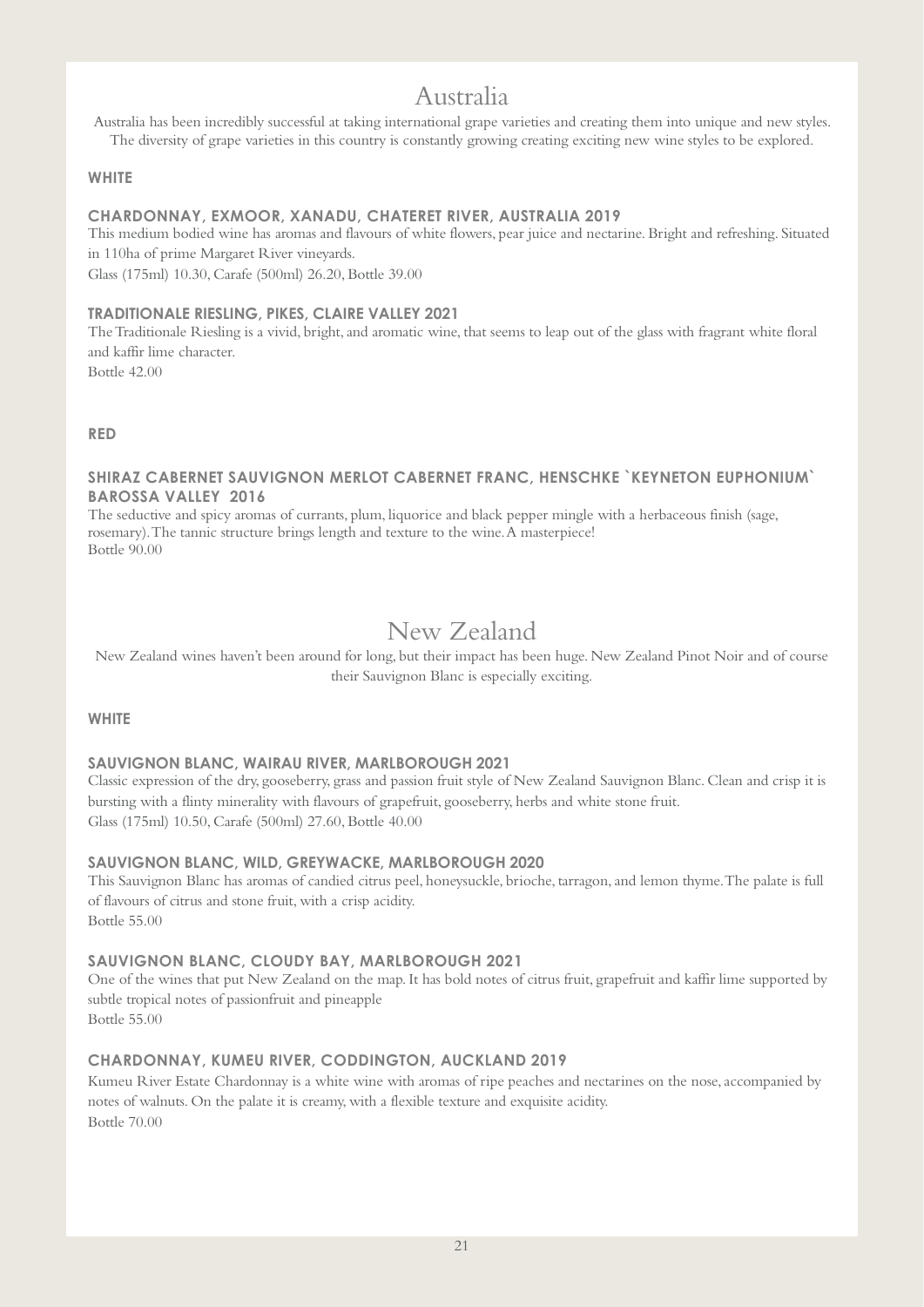### **RED**

## **PINOT NOIR, CABAL VINEYARDS, WAIPARA 2017**

It's been a long while since we drank a NZ Pinot Noir with this much intensity, quality, and complexity at this price. Gorgeous, with ripe cherries and raspberries, a touch of cassis, and savoury notes of wild thyme and spicy wood, all melding in maturity and starting to develop the fantastic 'sous bois' aromas of the forest floor. Bottle 60.00

# **PINOT NOIR, CLOUDY BAY, MARLBOROUGH 2020**

Made using the classic Burgundian techniques of fermenting in 'open-top' fermenters with regular punching down of the 'cap' to extract the colour and fruit. The new wine is transferred into small French oak barrels to mature for 12 months. Silky-smooth on the palate with strawberry fruit and savoury flavours. Bottle 67.00

# Dessert Wines

Dessert wines are the perfect way to polish off a meal. We have a beautiful range of dessert wines from classic Sauternes to Vendages Tardive Gewurztraminer.

### **MONBAZILLAC, CHATEAU RAMON, BORDEAUX, FRANCE 2018**

Monbazillac wines are some of the most well-known sweet white wines produced in France, from Botrytis-affected Muscadelle, Sauvignon Blanc and Semillon. The resulting wine is sweet and golden with notes of candied orange, honey, saffron, mango and apricots with a zesty, elegant finish.

Glass (100ml) 8.00, Bottle (750ml) 38.00

### **BRACHETTO D'ACQUI, CONTERO, PIEDMONT, ITALY 2020**

A gently sweet and perfumed Brachetto with a rich, persistent mousse and bright aromas of cherries and violets. This wine is light cherry red in colour. The rich, persistent mousse accompanies bright aromas of roses and violets. This lovely red, fizzy and sweet wine is perfect with light desserts.

Glass (100ml) 6.80, Bottle (750ml) 43.00

### **LATE HARVEST TOKAJ KATINKA, PATRICIUS, HUNGARY 2018**

Appealing vanilla and caramel notes. A blend of Furmint and Harslevelu grapes, those partly showing a light botrytis influence. Lightly sweet, showing dried orange, tobacco, and white chocolate on a lightly spicy background. Just the right hints of complexity and elegance. Exquisite length.

Glass (100ml) 15.30, Bottle (375ml) 44.00

### **SAUTERNES, CYPRÈS DE CLIMENS BARSAC, BORDEAUX, FRANCE 2016**

Aromatic nose with hints of vanilla and aromas of candied yellow fruits, apricot, and honey. Mellow, ripe, and fresh in the mouth.

Glass(100ml) 16.50, Bottle 52.00

### **GEWURZTRAMINER VENDANGES TARDIVES, TRIMBACH, ALSACE, FRANCE 2017**

Medium gold with aromas of quince preserves caramelized Mirabelle and lychee. Sweet, succulent, full-bodied and elegant. Glass (100ml) 19.50 Bottle (375ml) 61.00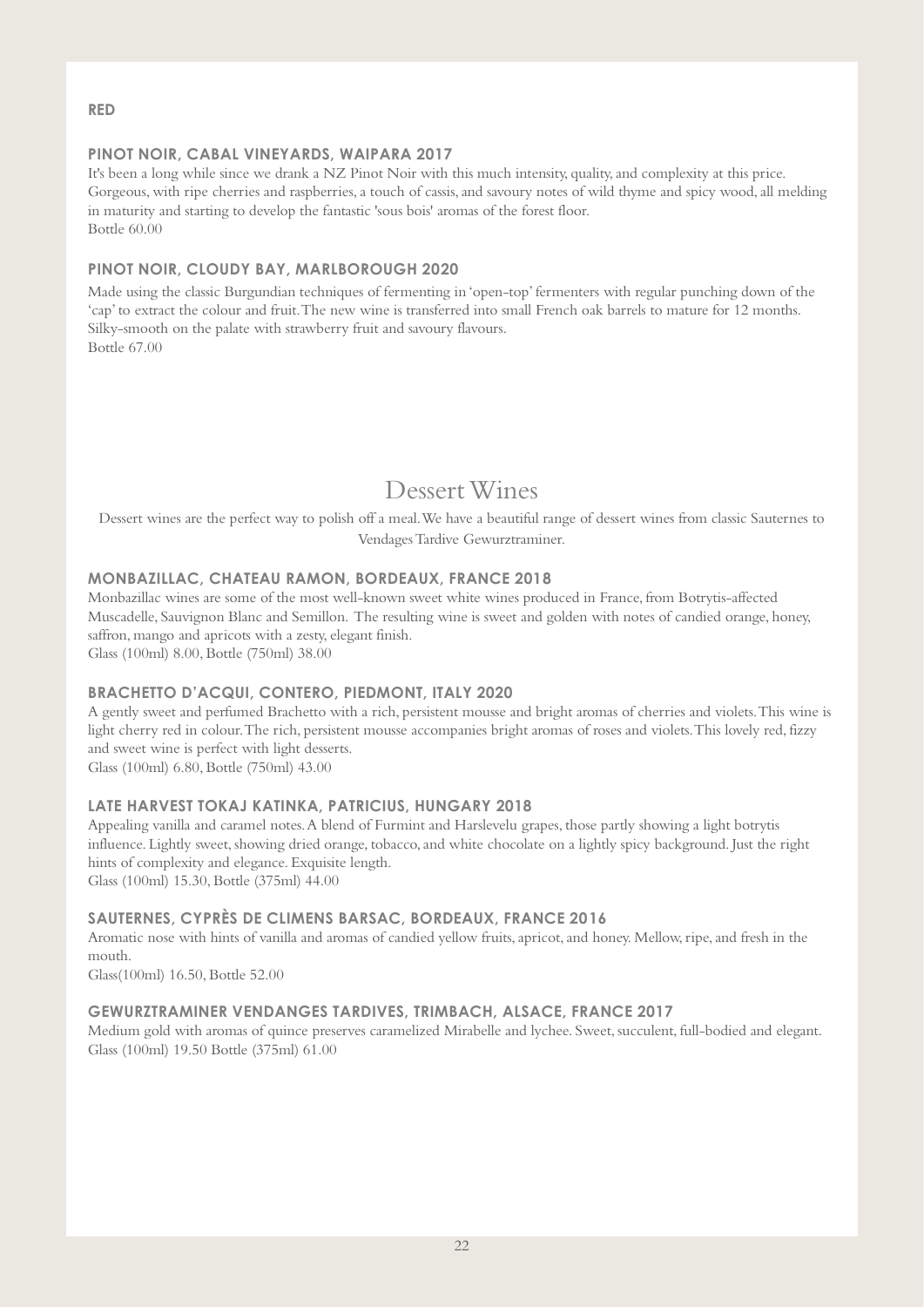# Fortified

Fortification, the addition of grape spirit to wine either during or after fermentation, is a technique used to increase alcohol content and stop fermentation. The process was popularized by the English in the late 17th century to stabilize and preserve wines for long sea voyages. Prior to the development of fortification, many of these wines were made originally as still, unfortified wines.

### **LATE BOTTLED VINTAGE (LBV), QUINTA DE LA ROSA, PORTUGAL 2016**

The La Rosa style is to make well defined wines without too much extraction and tannin. Very fresh, young, and vibrant fruit. A beautiful port, full of round, soft flavours but with an optimal structure giving this LBV tension and elegance Glass (70ml) 7.70, Bottle (50cl) 50.00

#### **TAWNY PORT QUINTA DE LA ROSA 10-YEAR-OLD, PORTUGAL**

It is a rich and elegant blend with wonderful aromas exuding the heat of the Douro. On the palate it is complex with powerful dried fruit, figs, honey, and almonds with a long pleasing finish. Glass (70ml) 8.00, Bottle (50cl) 52.00

### **MUSCAT CLASSIC LIQUEUR, MORRIS OF RUTHERGLEN, VICTORIA, AUSTRALIA**

A deep brown core with amber rim, there is a rich bouquet of intense preserved fruit and a touch of nutty complexity with rich and luscious flavours filling the mouth, finishing dry through the integration of oak. Bottle (50cl) 65.00

#### **VINTAGE, QUINTA DE LA ROSA, PORTUGAL 2005**

Great concentration of aromas which are both profound and slightly mysterious. This port is a port without any weak points excellent texture, complexity, and equilibrium. Tannins of the highest quality give a wonderful length to this impressive port. Glass (70ml) 20.50, Bottle (50cl) 140.00

### **MADEIRA, FULL RICH, LEACOCKS, MADEIRA ISLAND, PORTUGAL NV**

With the characteristics of Madeira bouquet with dried fruits, toffee, and nuts and with a deep chestnut and golden highlights. It is rich and full-bodied Madeira with a complex, honeyed finish, and beautifully balanced acidity. Glass (70ml) 8.90, Bottle (75cl) 42.00